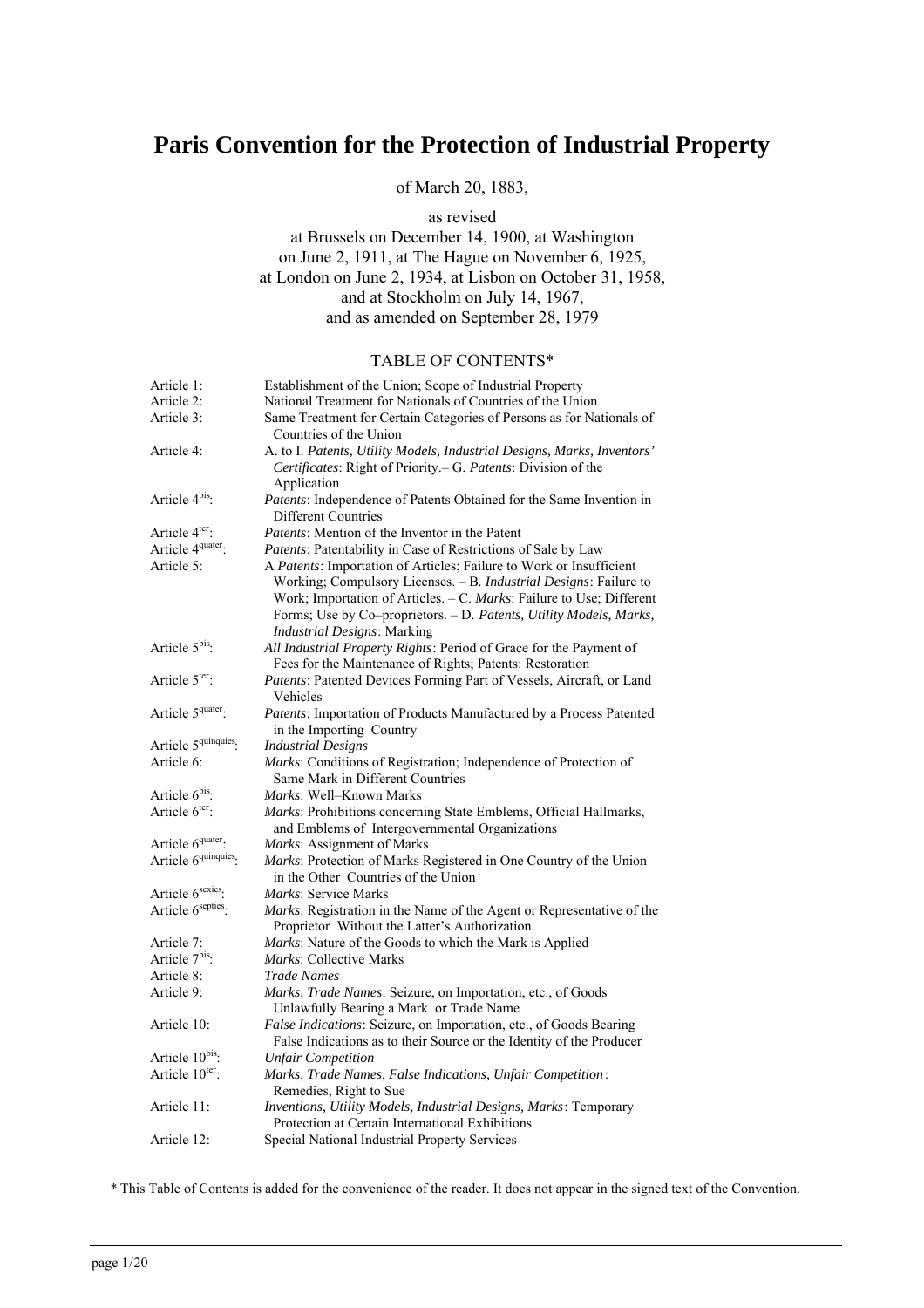| Article 13: | Assembly of the Union                                                 |
|-------------|-----------------------------------------------------------------------|
| Article 14: | <b>Executive Committee</b>                                            |
| Article 15: | International Bureau                                                  |
| Article 16: | <b>Finances</b>                                                       |
| Article 17: | Amendment of Articles 13 to 17                                        |
| Article 18: | Revision of Articles 1 to 12 and 18 to 30                             |
| Article 19: | Special Agreements                                                    |
| Article 20: | Ratification or Accession by Countries of the Union; Entry Into Force |
| Article 21: | Accession by Countries Outside the Union; Entry Into Force            |
| Article 22: | Consequences of Ratification or Accession                             |
| Article 23: | <b>Accession to Earlier Acts</b>                                      |
| Article 24: | <b>Territories</b>                                                    |
| Article 25: | Implementation of the Convention on the Domestic Level                |
| Article 26: | Denunciation                                                          |
| Article 27: | Application of Earlier Acts                                           |
| Article 28: | Disputes                                                              |
| Article 29: | Signature, Languages, Depository Functions                            |
| Article 30: | <b>Transitional Provisions</b>                                        |

[Establishment of the Union; Scope of Industrial Property] $<sup>1</sup>$ )</sup>

(1) The countries to which this Convention applies constitute a Union for the protection of industrial property.

(2) The protection of industrial property has as its object patents, utility models, industrial designs, trademarks, service marks, trade names, indications of source or appellations of origin, and the repression of unfair competition.

(3) Industrial property shall be understood in the broadest sense and shall apply not only to industry and commerce proper, but likewise to agricultural and extractive industries and to all manufactured or natural products, for example, wines, grain, tobacco leaf, fruit, cattle, minerals, mineral waters, beer, flowers, and flour.

(4) Patents shall include the various kinds of industrial patents recognized by the laws of the countries of the Union, such as patents of importation, patents of improvement, patents and certificates of addition, etc.

#### **Article 2**

[National Treatment for Nationals of Countries of the Union]

(1) Nationals of any country of the Union shall, as regards the protection of industrial property, enjoy in all the other countries of the Union the advantages that their respective laws now grant, or may hereafter grant, to nationals; all without prejudice to the rights specially provided for by this Convention. Consequently, they shall have the same protection as the latter, and the same legal remedy against any infringement of their rights, provided that the conditions and formalities imposed upon nationals are complied with.

(2) However, no requirement as to domicile or establishment in the country where protection is claimed may be imposed upon nationals of countries of the Union for the enjoyment of any industrial property rights.

(3) The provisions of the laws of each of the countries of the Union relating to judicial and administrative procedure and to jurisdiction, and to the designation of an address for service or the appointment of an agent, which may be required by the laws on industrial property are expressly reserved.

 $\frac{1}{1}$ <sup>1</sup> Articles have been given titles to facilitate their identification. There are no titles in the signed (French) text.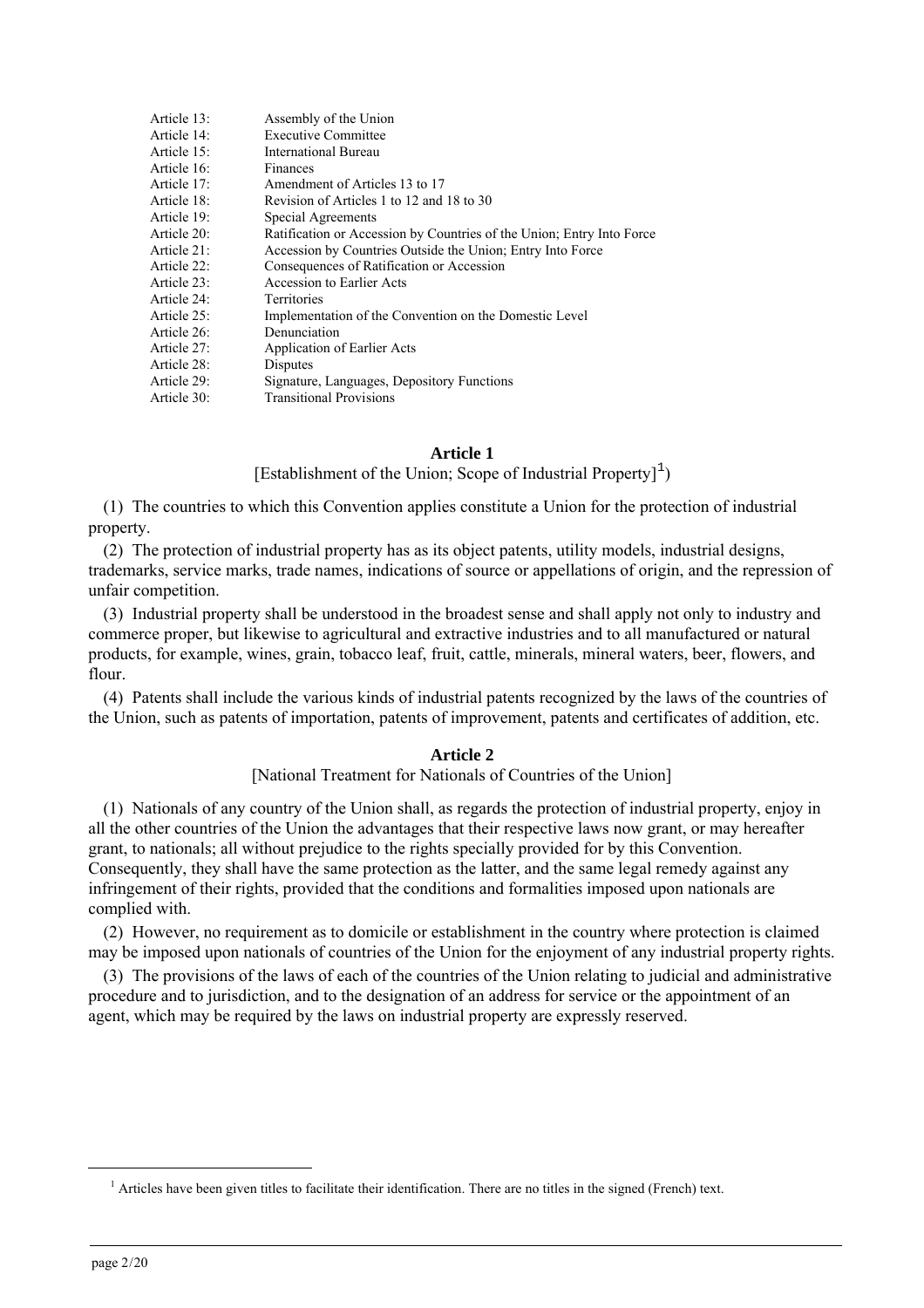[Same Treatment for Certain Categories of Persons as for Nationals of Countries of the Union]

Nationals of countries outside the Union who are domiciled or who have real and effective industrial or commercial establishments in the territory of one of the countries of the Union shall be treated in the same manner as nationals of the countries of the Union.

#### **Article 4**

[A to I. *Patents, Utility Models, Industrial Designs, Marks, Inventors' Certificates:* Right of Priority. – G. *Patents:* Division of the Application]

**A.—**

(1) Any person who has duly filed an application for a patent, or for the registration of a utility model, or of an industrial design, or of a trademark, in one of the countries of the Union, or his successor in title, shall enjoy, for the purpose of filing in the other countries, a right of priority during the periods hereinafter fixed.

(2) Any filing that is equivalent to a regular national filing under the domestic legislation of any country of the Union or under bilateral or multilateral treaties concluded between countries of the Union shall be recognized as giving rise to the right of priority.

(3) By a regular national filing is meant any filing that is adequate to establish the date on which the application was filed in the country concerned, whatever may be the subsequent fate of the application.

**B.** — Consequently, any subsequent filing in any of the other countries of the Union before the expiration of the periods referred to above shall not be invalidated by reason of any acts accomplished in the interval, in particular, another filing, the publication or exploitation of the invention, the putting on sale of copies of the design, or the use of the mark, and such acts cannot give rise to any third–party right or any right of personal possession. Rights acquired by third parties before the date of the first application that serves as the basis for the right of priority are reserved in accordance with the domestic legislation of each country of the Union

**C.—**

(1) The periods of priority referred to above shall be twelve months for patents and utility models, and six months for industrial designs and trademarks.

(2) These periods shall start from the date of filing of the first application; the day of filing shall not be included in the period.

(3) If the last day of the period is an official holiday, or a day when the Office is not open for the filing of applications in the country where protection is claimed, the period shall be extended until the first following working day.

(4) A subsequent application concerning the same subject as a previous first application within the meaning of paragraph (2), above, filed in the same country of the Union shall be considered as the first application, of which the filing date shall be the starting point of the period of priority, if, at the time of filing the subsequent application, the said previous application has been withdrawn, abandoned, or refused, without having been laid open to public inspection and without leaving any rights outstanding, and if it has not yet served as a basis for claiming a right of priority. The previous application may not thereafter serve as a basis for claiming a right of priority.

**D.—**

(1) Any person desiring to take advantage of the priority of a previous filing shall be required to make a declaration indicating the date of such filing and the country in which it was made. Each country shall determine the latest date on which such declaration must be made.

(2) These particulars shall be mentioned in the publications issued by the competent authority, and in particular in the patents and the specifications relating thereto.

(3) The countries of the Union may require any person making a declaration of priority to produce a copy of the application (description, drawings, etc.) previously filed. The copy, certified as correct by the authority which received such application, shall not require any authentication, and may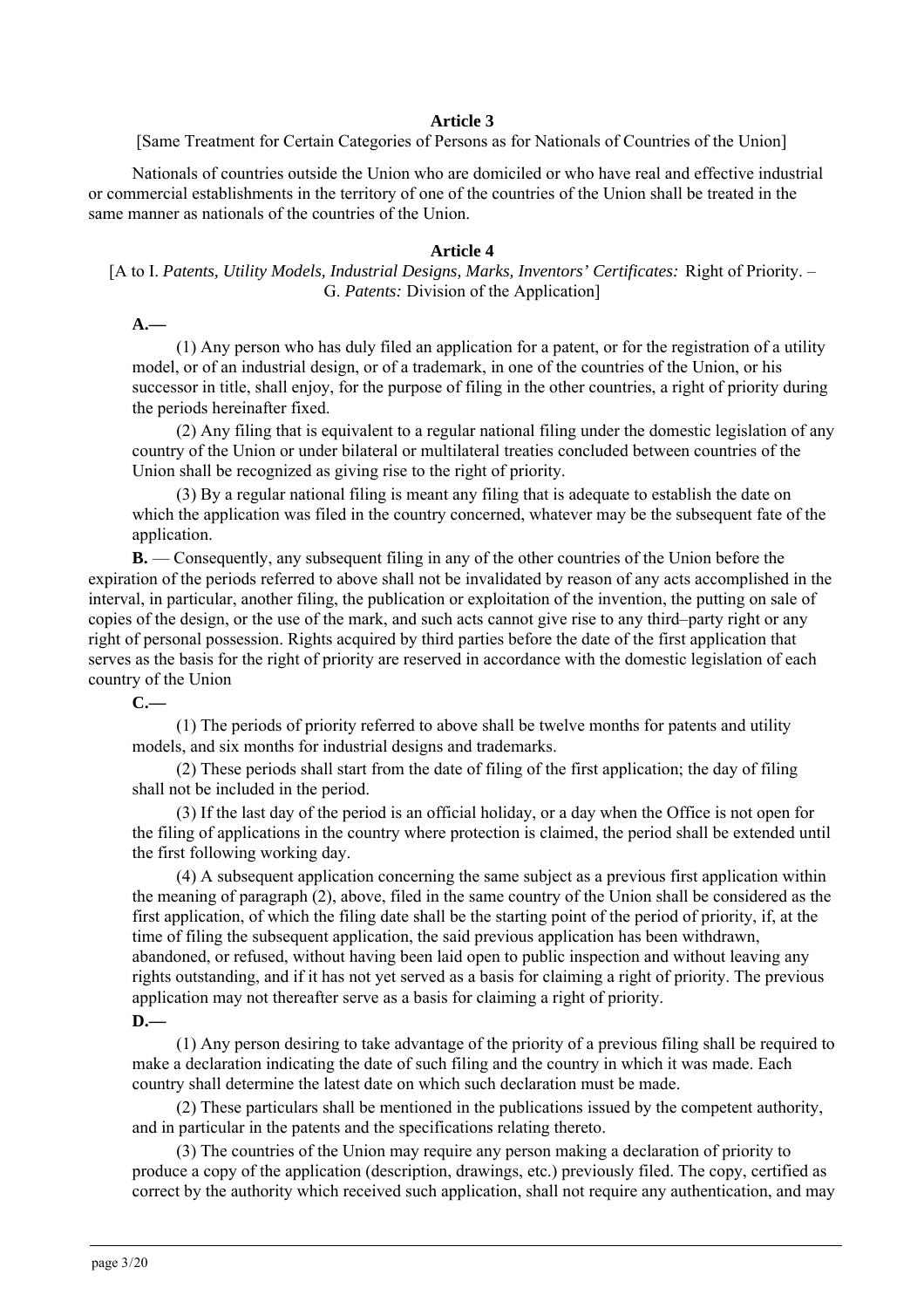in any case be filed, without fee, at any time within three months of the filing of the subsequent application. They may require it to be accompanied by a certificate from the same authority showing the date of filing, and by a translation.

(4) No other formalities may be required for the declaration of priority at the time of filing the application. Each country of the Union shall determine the consequences of failure to comply with the formalities prescribed by this Article, but such consequences shall in no case go beyond the loss of the right of priority.

(5) Subsequently, further proof may be required.

Any person who avails himself of the priority of a previous application shall be required to specify the number of that application; this number shall be published as provided for by paragraph (2), above.

**E.—**

(1) Where an industrial design is filed in a country by virtue of a right of priority based on the filing of a utility model, the period of priority shall be the same as that fixed for industrial designs

(2) Furthermore, it is permissible to file a utility model in a country by virtue of a right of priority based on the filing of a patent application, and vice versa.

**F.** — No country of the Union may refuse a priority or a patent application on the ground that the applicant claims multiple priorities, even if they originate in different countries, or on the ground that an application claiming one or more priorities contains one or more elements that were not included in the application or applications whose priority is claimed, provided that, in both cases, there is unity of invention within the meaning of the law of the country.

With respect to the elements not included in the application or applications whose priority is claimed, the filing of the subsequent application shall give rise to a right of priority under ordinary conditions.

**G.—**

(1) If the examination reveals that an application for a patent contains more than one invention, the applicant may divide the application into a certain number of divisional applications and preserve as the date of each the date of the initial application and the benefit of the right of priority, if any.

(2) The applicant may also, on his own initiative, divide a patent application and preserve as the date of each divisional application the date of the initial application and the benefit of the right of priority, if any. Each country of the Union shall have the right to determine the conditions under which such division shall be authorized.

**H.** — Priority may not be refused on the ground that certain elements of the invention for which priority is claimed do not appear among the claims formulated in the application in the country of origin, provided that the application documents as a whole specifically disclose such elements.

**I.—**

(1) Applications for inventors' certificates filed in a country in which applicants have the right to apply at their own option either for a patent or for an inventor's certificate shall give rise to the right of priority provided for by this Article, under the same conditions and with the same effects as applications for patents.

(2) In a country in which applicants have the right to apply at their own option either for a patent or for an inventor's certificate, an applicant for an inventor's certificate shall, in accordance with the provisions of this Article relating to patent applications, enjoy a right of priority based on an application for a patent, a utility model, or an inventor's certificate.

## **Article 4bis**

[*Patents:* Independence of Patents Obtained for the Same Invention in Different Countries]

(1) Patents applied for in the various countries of the Union by nationals of countries of the Union shall be independent of patents obtained for the same invention in other countries, whether members of the Union or not.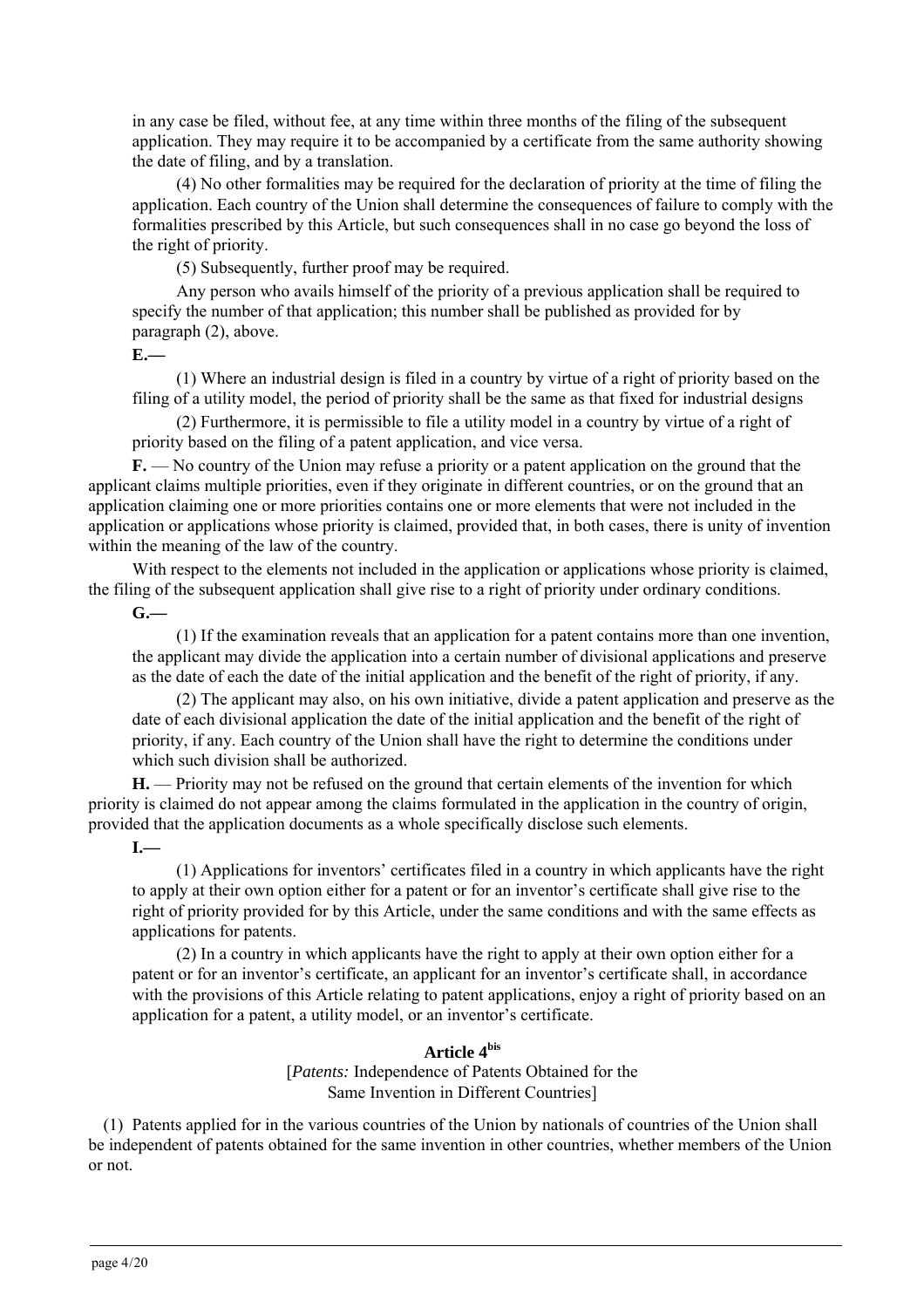(2) The foregoing provision is to be understood in an unrestricted sense, in particular, in the sense that patents applied for during the period of priority are independent, both as regards the grounds for nullity and forfeiture, and as regards their normal duration.

(3) The provision shall apply to all patents existing at the time when it comes into effect.

(4) Similarly, it shall apply, in the case of the accession of new countries, to patents in existence on either side at the time of accession.

(5) Patents obtained with the benefit of priority shall, in the various countries of the Union, have a duration equal to that which they would have, had they been applied for or granted without the benefit of priority.

## **Article 4ter**

#### [*Patents:* Mention of the Inventor in the Patent]

The inventor shall have the right to be mentioned as such in the patent.

## **Article 4quater**

[*Patents:* Patentability in Case of Restrictions of Sale by Law]

The grant of a patent shall not be refused and a patent shall not be invalidated on the ground that the sale of the patented product or of a product obtained by means of a patented process is subject to restrictions or limitations resulting from the domestic law.

## **Article 5**

[A. *Patents:* Importation of Articles; Failure to Work or Insufficient Working; Compulsory Licenses. — B. *Industrial Designs:* Failure to Work; Importation of Articles. — C. *Marks:* Failure to Use; Different Forms; Use by Co–proprietors. — D. *Patents, Utility Models, Marks, Industrial Designs:* Marking]

**A.—**

(1) Importation by the patentee into the country where the patent has been granted of articles manufactured in any of the countries of the Union shall not entail forfeiture of the patent.

(2) Each country of the Union shall have the right to take legislative measures providing for the grant of compulsory licenses to prevent the abuses which might result from the exercise of the exclusive rights conferred by the patent, for example, failure to work.

(3) Forfeiture of the patent shall not be provided for except in cases where the grant of compulsory licenses would not have been sufficient to prevent the said abuses. No proceedings for the forfeiture or revocation of a patent may be instituted before the expiration of two years from the grant of the first compulsory license.

(4) A compulsory license may not be applied for on the ground of failure to work or insufficient working before the expiration of a period of four years from the date of filing of the patent application or three years from the date of the grant of the patent, whichever period expires last; it shall be refused if the patentee justifies his inaction by legitimate reasons. Such a compulsory license shall be non–exclusive and shall not be transferable, even in the form of the grant of a sub–license, except with that part of the enterprise or goodwill which exploits such license.

(5) The foregoing provisions shall be applicable, mutatis mutandis, to utility models.

**B.** — The protection of industrial designs shall not, under any circumstance, be subject to any forfeiture, either by reason of failure to work or by reason of the importation of articles corresponding to those which are protected.

**C.—**

(1) If, in any country, use of the registered mark is compulsory, the registration may be cancelled only after a reasonable period, and then only if the person concerned does not justify his inaction.

(2) Use of a trademark by the proprietor in a form differing in elements which do not alter the distinctive character of the mark in the form in which it was registered in one of the countries of the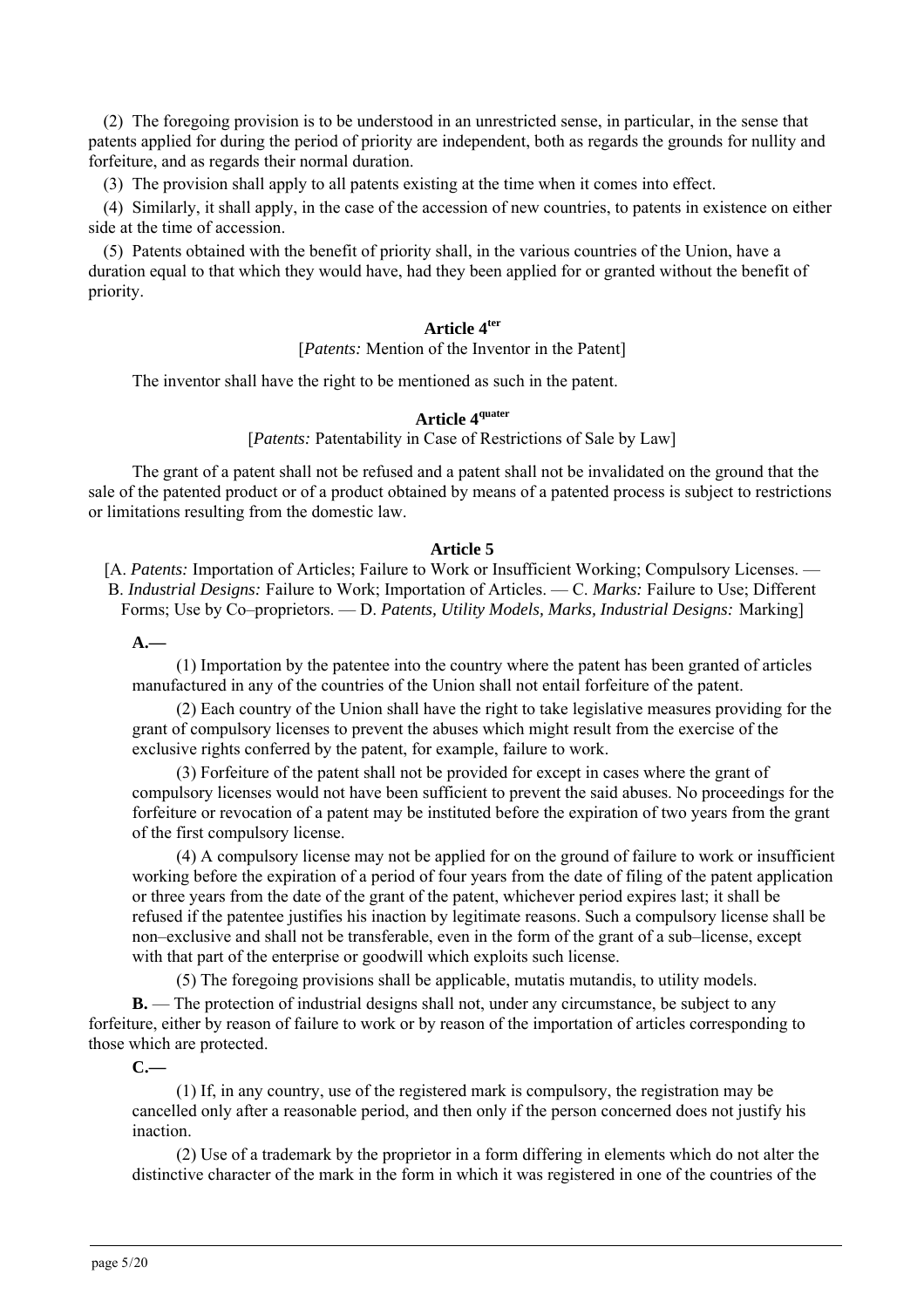Union shall not entail invalidation of the registration and shall not diminish the protection granted to the mark.

(3) Concurrent use of the same mark on identical or similar goods by industrial or commercial establishments considered as co–proprietors of the mark according to the provisions of the domestic law of the country where protection is claimed shall not prevent registration or diminish in any way the protection granted to the said mark in any country of the Union, provided that such use does not result in misleading the public and is not contrary to the public interest.

**D.** — No indication or mention of the patent, of the utility model, of the registration of the trademark, or of the deposit of the industrial design, shall be required upon the goods as a condition of recognition of the right to protection.

## **Article 5bis**

## [*All Industrial Property Rights:* Period of Grace for the Payment of Fees for the Maintenance of Rights; *Patents:* Restoration]

(1) A period of grace of not less than six months shall be allowed for the payment of the fees prescribed for the maintenance of industrial property rights, subject, if the domestic legislation so provides, to the payment of a surcharge.

(2) The countries of the Union shall have the right to provide for the restoration of patents which have lapsed by reason of non–payment of fees.

## **Article 5ter**

## [*Patents:* Patented Devices Forming Part of Vessels, Aircraft, or Land Vehicles]

In any country of the Union the following shall not be considered as infringements of the rights of a patentee:

- 1. the use on board vessels of other countries of the Union of devices forming the subject of his patent in the body of the vessel, in the machinery, tackle, gear and other accessories, when such vessels temporarily or accidentally enter the waters of the said country, provided that such devices are used there exclusively for the needs of the vessel;
- 2. the use of devices forming the subject of the patent in the construction or operation of aircraft or land vehicles of other countries of the Union, or of accessories of such aircraft or land vehicles, when those aircraft or land vehicles temporarily or accidentally enter the said country.

## **Article 5quater**

[*Patents:* Importation of Products Manufactured by a Process Patented in the Importing Country]

When a product is imported into a country of the Union where there exists a patent protecting a process of manufacture of the said product, the patentee shall have all the rights, with regard to the imported product, that are accorded to him by the legislation of the country of importation, on the basis of the process patent, with respect to products manufactured in that country.

## **Article 5quinquies**

#### [*Industrial Designs*]

Industrial designs shall be protected in all the countries of the Union.

#### **Article 6**

[*Marks:* Conditions of Registration; Independence of Protection of Same Mark in Different Countries]

(1) The conditions for the filing and registration of trademarks shall be determined in each country of the Union by its domestic legislation.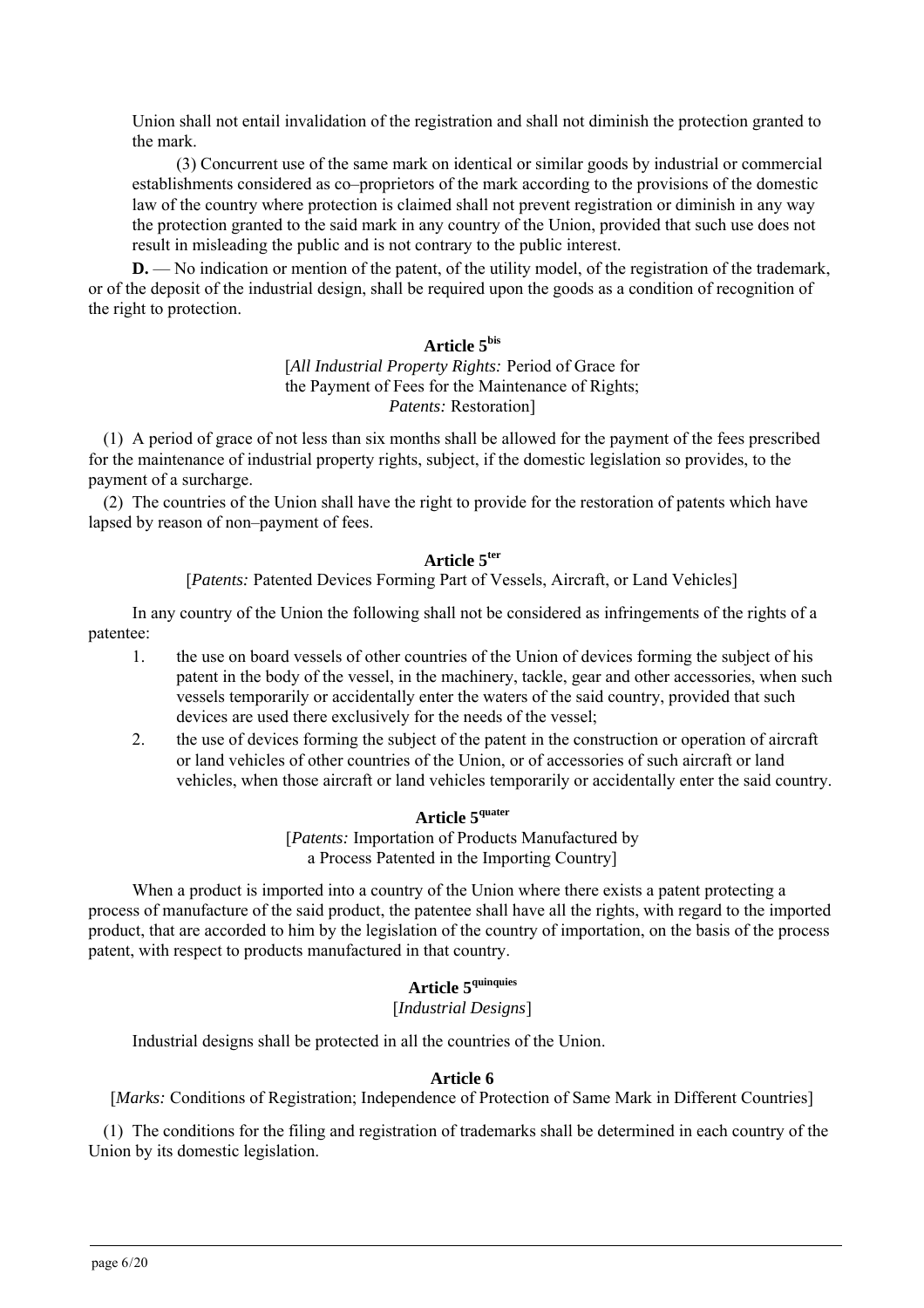(2) However, an application for the registration of a mark filed by a national of a country of the Union in any country of the Union may not be refused, nor may a registration be invalidated, on the ground that filing, registration, or renewal, has not been effected in the country of origin.

(3) A mark duly registered in a country of the Union shall be regarded as independent of marks registered in the other countries of the Union, including the country of origin.

## **Article 6bis**

## [*Marks:* Well–Known Marks]

(1) The countries of the Union undertake, ex officio if their legislation so permits, or at the request of an interested party, to refuse or to cancel the registration, and to prohibit the use, of a trademark which constitutes a reproduction, an imitation, or a translation, liable to create confusion, of a mark considered by the competent authority of the country of registration or use to be well known in that country as being already the mark of a person entitled to the benefits of this Convention and used for identical or similar goods. These provisions shall also apply when the essential part of the mark constitutes a reproduction of any such well–known mark or an imitation liable to create confusion therewith.

(2) A period of at least five years from the date of registration shall be allowed for requesting the cancellation of such a mark. The countries of the Union may provide for a period within which the prohibition of use must be requested.

(3) No time limit shall be fixed for requesting the cancellation or the prohibition of the use of marks registered or used in bad faith.

#### **Article 6ter**

[*Marks:* Prohibitions concerning State Emblems, Official Hallmarks, and Emblems of Intergovernmental Organizations]

(1)

*(a)* The countries of the Union agree to refuse or to invalidate the registration, and to prohibit by appropriate measures the use, without authorization by the competent authorities, either as trademarks or as elements of trademarks, of armorial bearings, flags, and other State emblems, of the countries of the Union, official signs and hallmarks indicating control and warranty adopted by them, and any imitation from a heraldic point of view.

*(b)* The provisions of subparagraph *(a)*, above, shall apply equally to armorial bearings, flags, other emblems, abbreviations, and names, of international intergovernmental organizations of which one or more countries of the Union are members, with the exception of armorial bearings, flags, other emblems, abbreviations, and names, that are already the subject of international agreements in force, intended to ensure their protection.

*(c)* No country of the Union shall be required to apply the provisions of subparagraph *(b)*, above, to the prejudice of the owners of rights acquired in good faith before the entry into force, in that country, of this Convention. The countries of the Union shall not be required to apply the said provisions when the use or registration referred to in subparagraph *(a)*, above, is not of such a nature as to suggest to the public that a connection exists between the organization concerned and the armorial bearings, flags, emblems, abbreviations, and names, or if such use or registration is probably not of such a nature as to mislead the public as to the existence of a connection between the user and the organization.

(2) Prohibition of the use of official signs and hallmarks indicating control and warranty shall apply solely in cases where the marks in which they are incorporated are intended to be used on goods of the same or a similar kind.

(3)

*(a)* For the application of these provisions, the countries of the Union agree to communicate reciprocally, through the intermediary of the International Bureau, the list of State emblems, and official signs and hallmarks indicating control and warranty, which they desire, or may hereafter desire, to place wholly or within certain limits under the protection of this Article, and all subsequent modifications of such list. Each country of the Union shall in due course make available to the public the lists so communicated. Nevertheless such communication is not obligatory in respect of flags of States.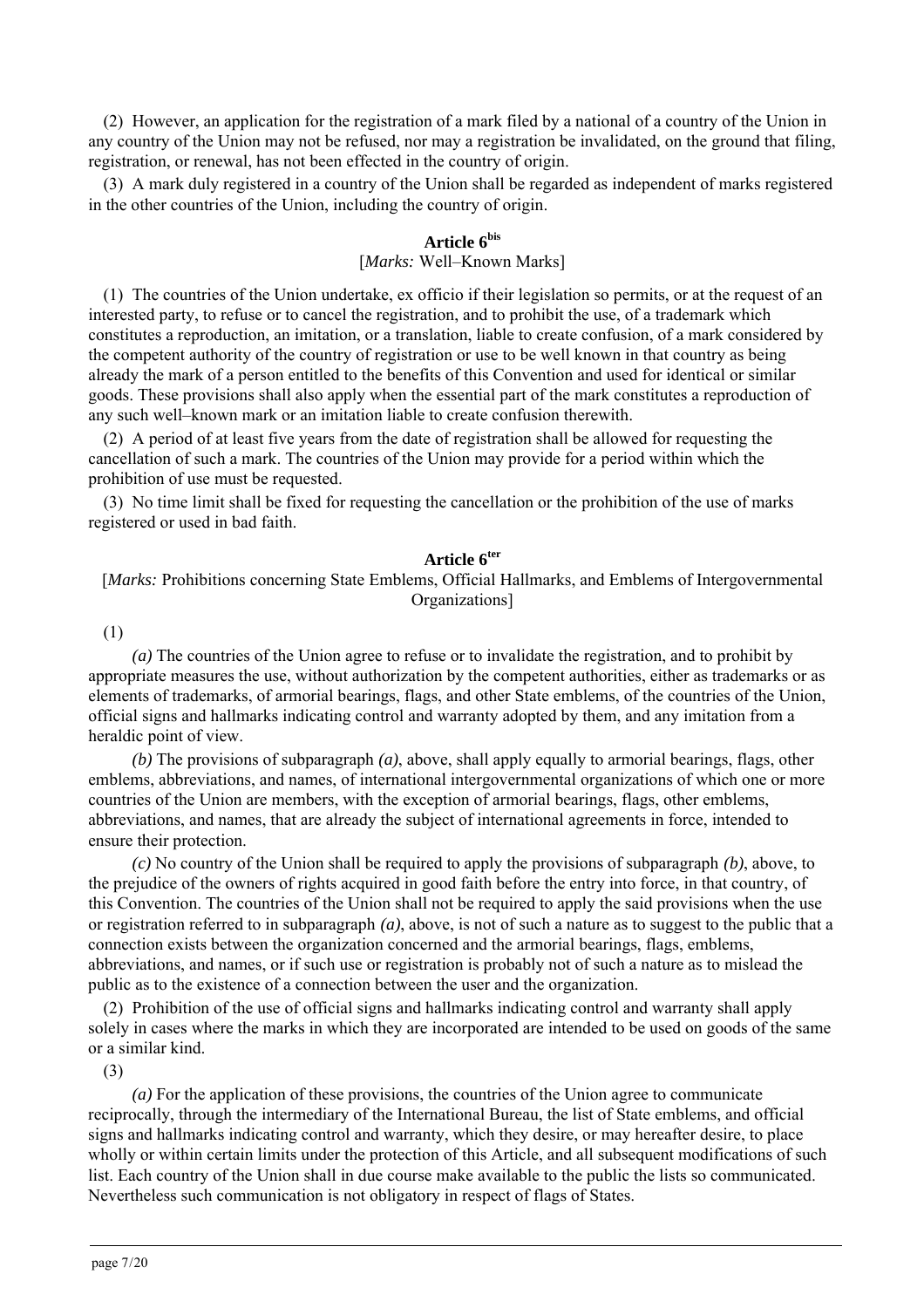*(b)* The provisions of subparagraph *(b)* of paragraph (1) of this Article shall apply only to such armorial bearings, flags, other emblems, abbreviations, and names, of international intergovernmental organizations as the latter have communicated to the countries of the Union through the intermediary of the International Bureau.

(4) Any country of the Union may, within a period of twelve months from the receipt of the notification, transmit its objections, if any, through the intermediary of the International Bureau, to the country or international intergovernmental organization concerned.

(5) In the case of State flags, the measures prescribed by paragraph (1), above, shall apply solely to marks registered after November 6, 1925.

(6) In the case of State emblems other than flags, and of official signs and hallmarks of the countries of the Union, and in the case of armorial bearings, flags, other emblems, abbreviations, and names, of international intergovernmental organizations, these provisions shall apply only to marks registered more than two months after receipt of the communication provided for in paragraph (3), above.

(7) In cases of bad faith, the countries shall have the right to cancel even those marks incorporating State emblems, signs, and hallmarks, which were registered before November 6, 1925.

(8) Nationals of any country who are authorized to make use of the State emblems, signs, and hallmarks, of their country may use them even if they are similar to those of another country.

(9) The countries of the Union undertake to prohibit the unauthorized use in trade of the State armorial bearings of the other countries of the Union, when the use is of such a nature as to be misleading as to the origin of the goods.

(10) The above provisions shall not prevent the countries from exercising the right given in paragraph (3) of Article  $6<sup>quinquies</sup>$ , Section B, to refuse or to invalidate the registration of marks incorporating, without authorization, armorial bearings, flags, other State emblems, or official signs and hallmarks adopted by a country of the Union, as well as the distinctive signs of international intergovernmental organizations referred to in paragraph (1), above.

## **Article 6quater**

### [*Marks:* Assignment of Marks]

(1) When, in accordance with the law of a country of the Union, the assignment of a mark is valid only if it takes place at the same time as the transfer of the business or goodwill to which the mark belongs, it shall suffice for the recognition of such validity that the portion of the business or goodwill located in that country be transferred to the assignee, together with the exclusive right to manufacture in the said country, or to sell therein, the goods bearing the mark assigned.

(2) The foregoing provision does not impose upon the countries of the Union any obligation to regard as valid the assignment of any mark the use of which by the assignee would, in fact, be of such a nature as to mislead the public, particularly as regards the origin, nature, or essential qualities, of the goods to which the mark is applied.

## **Article 6quinquies**

[*Marks:* Protection of Marks Registered in One Country of the Union in the Other Countries of the Union]

**A.—**

(1) Every trademark duly registered in the country of origin shall be accepted for filing and protected as is in the other countries of the Union, subject to the reservations indicated in this Article. Such countries may, before proceeding to final registration, require the production of a certificate of registration in the country of origin, issued by the competent authority. No authentication shall be required for this certificate.

(2) Shall be considered the country of origin the country of the Union where the applicant has a real and effective industrial or commercial establishment, or, if he has no such establishment within the Union, the country of the Union where he has his domicile, or, if he has no domicile within the Union but is a national of a country of the Union, the country of which he is a national.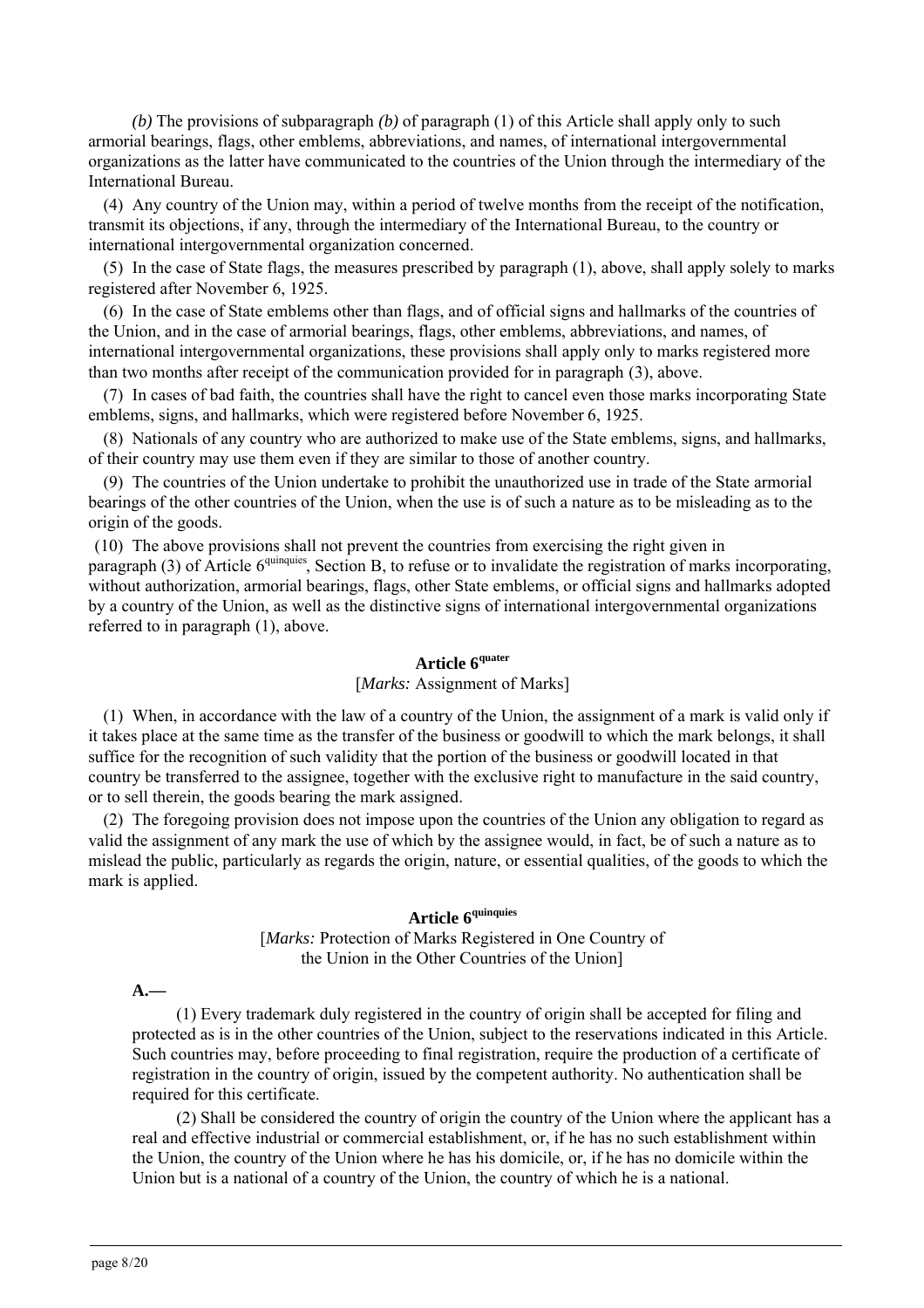**B.** — Trademarks covered by this Article may be neither denied registration nor invalidated except in the following cases:

- 1. when they are of such a nature as to infringe rights acquired by third parties in the country where protection is claimed;
- 2. when they are devoid of any distinctive character, or consist exclusively of signs or indications which may serve, in trade, to designate the kind, quality, quantity, intended purpose, value, place of origin, of the goods, or the time of production, or have become customary in the current language or in the bona fide and established practices of the trade of the country where protection is claimed;
- 3. when they are contrary to morality or public order and, in particular, of such a nature as to deceive the public. It is understood that a mark may not be considered contrary to public order for the sole reason that it does not conform to a provision of the legislation on marks, except if such provision itself relates to public order.

This provision is subject, however, to the application of Article  $10<sup>bis</sup>$ .

**C.—**

(1) In determining whether a mark is eligible for protection, all the factual circumstances must be taken into consideration, particularly the length of time the mark has been in use.

(2) No trademark shall be refused in the other countries of the Union for the sole reason that it differs from the mark protected in the country of origin only in respect of elements that do not alter its distinctive character and do not affect its identity in the form in which it has been registered in the said country of origin.

**D.** — No person may benefit from the provisions of this Article if the mark for which he claims protection is not registered in the country of origin.

**E.** — However, in no case shall the renewal of the registration of the mark in the country of origin involve an obligation to renew the registration in the other countries of the Union in which the mark has been registered.

**F.** — The benefit of priority shall remain unaffected for applications for the registration of marks filed within the period fixed by Article 4, even if registration in the country of origin is effected after the expiration of such period.

## **Article 6sexies**

## [*Marks:* Service Marks]

The countries of the Union undertake to protect service marks. They shall not be required to provide for the registration of such marks.

## **Article 6septies**

[*Marks: Registration in the Name of the Agent or Representative of the Proprietor Without the Latter's* Authorization]

(1) If the agent or representative of the person who is the proprietor of a mark in one of the countries of the Union applies, without such proprietor's authorization, for the registration of the mark in his own name, in one or more countries of the Union, the proprietor shall be entitled to oppose the registration applied for or demand its cancellation or, if the law of the country so allows, the assignment in his favor of the said registration, unless such agent or representative justifies his action.

(2) The proprietor of the mark shall, subject to the provisions of paragraph (1), above, be entitled to oppose the use of his mark by his agent or representative if he has not authorized such use.

(3) Domestic legislation may provide an equitable time limit within which the proprietor of a mark must exercise the rights provided for in this Article.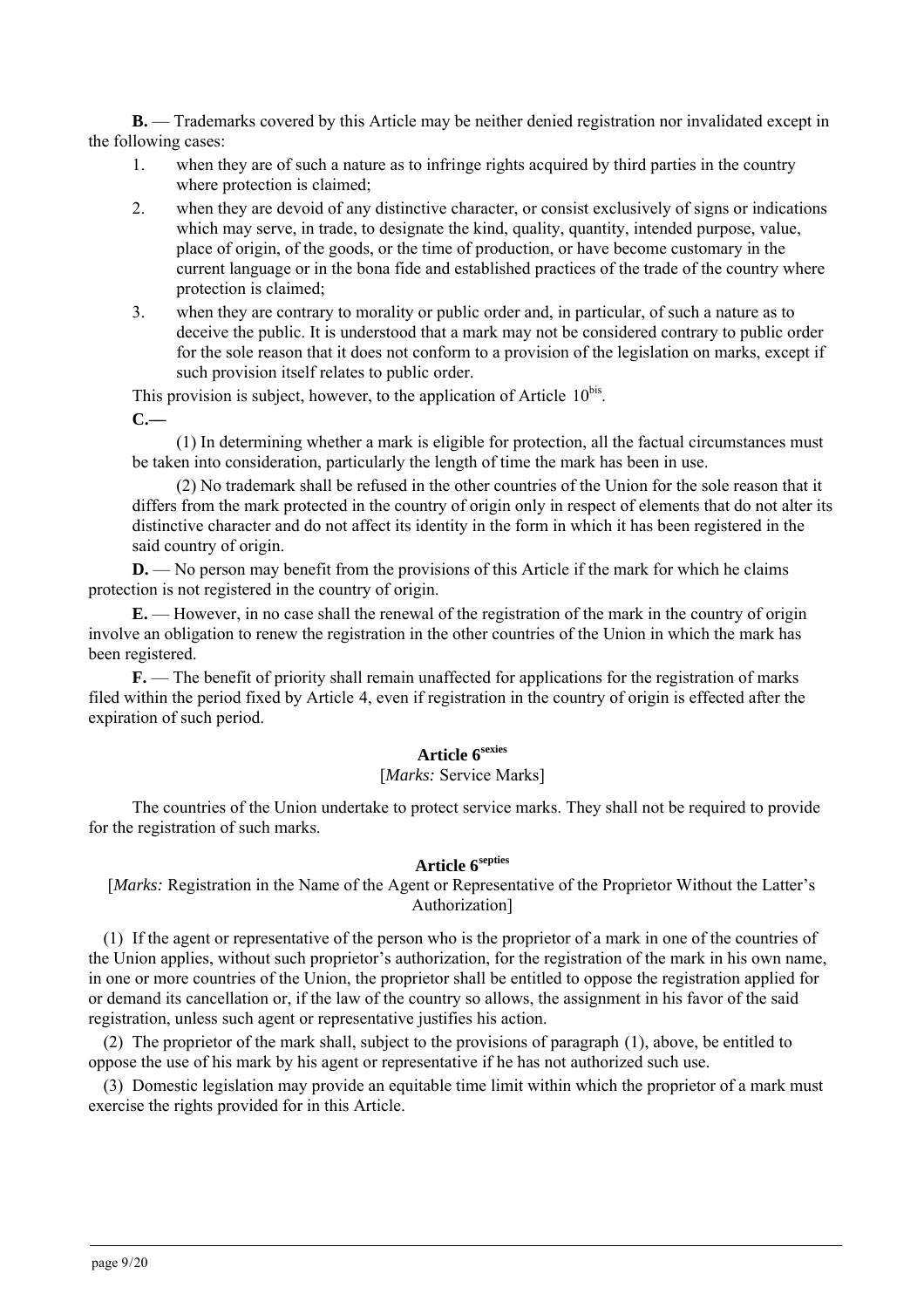#### [*Marks*: Nature of the Goods to which the Mark is Applied]

The nature of the goods to which a trademark is to be applied shall in no case form an obstacle to the registration of the mark.

## **Article 7bis**

#### [*Marks:* Collective Marks]

(1) The countries of the Union undertake to accept for filing and to protect collective marks belonging to associations the existence of which is not contrary to the law of the country of origin, even if such associations do not possess an industrial or commercial establishment.

(2) Each country shall be the judge of the particular conditions under which a collective mark shall be protected and may refuse protection if the mark is contrary to the public interest.

(3) Nevertheless, the protection of these marks shall not be refused to any association the existence of which is not contrary to the law of the country of origin, on the ground that such association is not established in the country where protection is sought or is not constituted according to the law of the latter country.

#### **Article 8**

## [*Trade Names*]

A trade name shall be protected in all the countries of the Union without the obligation of filing or registration, whether or not it forms part of a trademark.

#### **Article 9**

#### [*Marks, Trade Names:* Seizure, on Importation, etc., of Goods Unlawfully Bearing a Mark or Trade Name]

(1) All goods unlawfully bearing a trademark or trade name shall be seized on importation into those countries of the Union where such mark or trade name is entitled to legal protection.

(2) Seizure shall likewise be effected in the country where the unlawful affixation occurred or in the country into which the goods were imported.

(3) Seizure shall take place at the request of the public prosecutor, or any other competent authority, or any interested party, whether a natural person or a legal entity, in conformity with the domestic legislation of each country.

(4) The authorities shall not be bound to effect seizure of goods in transit.

(5) If the legislation of a country does not permit seizure on importation, seizure shall be replaced by prohibition of importation or by seizure inside the country.

(6) If the legislation of a country permits neither seizure on importation nor prohibition of importation nor seizure inside the country, then, until such time as the legislation is modified accordingly, these measures shall be replaced by the actions and remedies available in such cases to nationals under the law of such country.

## **Article 10**

[*False Indications:* Seizure, on Importation, etc., of Goods Bearing False Indications as to their Source or the Identity of the Producer]

(1) The provisions of the preceding Article shall apply in cases of direct or indirect use of a false indication of the source of the goods or the identity of the producer, manufacturer, or merchant.

(2) Any producer, manufacturer, or merchant, whether a natural person or a legal entity, engaged in the production or manufacture of or trade in such goods and established either in the locality falsely indicated as the source, or in the region where such locality is situated, or in the country falsely indicated, or in the country where the false indication of source is used, shall in any case be deemed an interested party.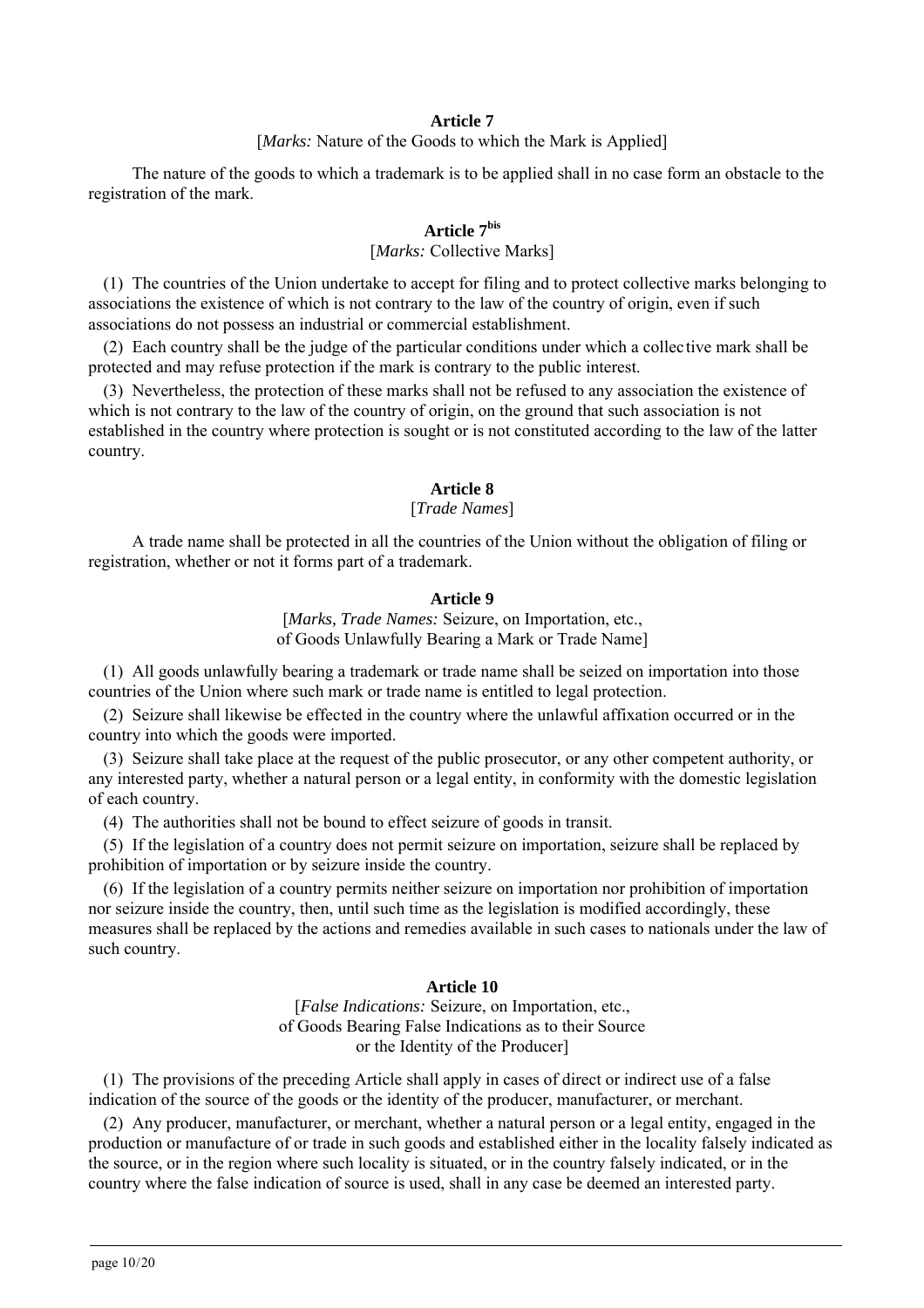## **Article 10bis**

## [*Unfair Competition*]

(1) The countries of the Union are bound to assure to nationals of such countries effective protection against unfair competition.

(2) Any act of competition contrary to honest practices in industrial or commercial matters constitutes an act of unfair competition.

(3) The following in particular shall be prohibited:

- 1. all acts of such a nature as to create confusion by any means whatever with the establishment, the goods, or the industrial or commercial activities, of a competitor;
- 2. false allegations in the course of trade of such a nature as to discredit the establishment, the goods, or the industrial or commercial activities, of a competitor;
- 3. indications or allegations the use of which in the course of trade is liable to mislead the public as to the nature, the manufacturing process, the characteristics, the suitability for their purpose, or the quantity, of the goods.

## **Article 10ter**

[*Marks, Trade Names, False Indications, Unfair Competition:* Remedies, Right to Sue]

(1) The countries of the Union undertake to assure to nationals of the other countries of the Union appropriate legal remedies effectively to repress all the acts referred to in Articles 9, 10, and  $10^{\text{bis}}$ .

(2) They undertake, further, to provide measures to permit federations and associations representing interested industrialists, producers, or merchants, provided that the existence of such federations and associations is not contrary to the laws of their countries, to take action in the courts or before the administrative authorities, with a view to the repression of the acts referred to in Articles 9, 10, and  $10^{bis}$ , in so far as the law of the country in which protection is claimed allows such action by federations and associations of that country.

## **Article 11**

## [*Inventions, Utility Models, Industrial Designs, Marks:* Temporary Protection at Certain International Exhibitions]

(1) The countries of the Union shall, in conformity with their domestic legislation, grant temporary protection to patentable inventions, utility models, industrial designs, and trademarks, in respect of goods exhibited at official or officially recognized international exhibitions held in the territory of any of them.

(2) Such temporary protection shall not extend the periods provided by Article 4. If, later, the right of priority is invoked, the authorities of any country may provide that the period shall start from the date of introduction of the goods into the exhibition.

(3) Each country may require, as proof of the identity of the article exhibited and of the date of its introduction, such documentary evidence as it considers necessary.

## **Article 12**

## [Special National Industrial Property Services]

(1) Each country of the Union undertakes to establish a special industrial property service and a central office for the communication to the public of patents, utility models, industrial designs, and trademarks.

- (2) This service shall publish an official periodical journal. It shall publish regularly:
	- *(a)* the names of the proprietors of patents granted, with a brief designation of the inventions patented;
	- *(b)* the reproductions of registered trademarks.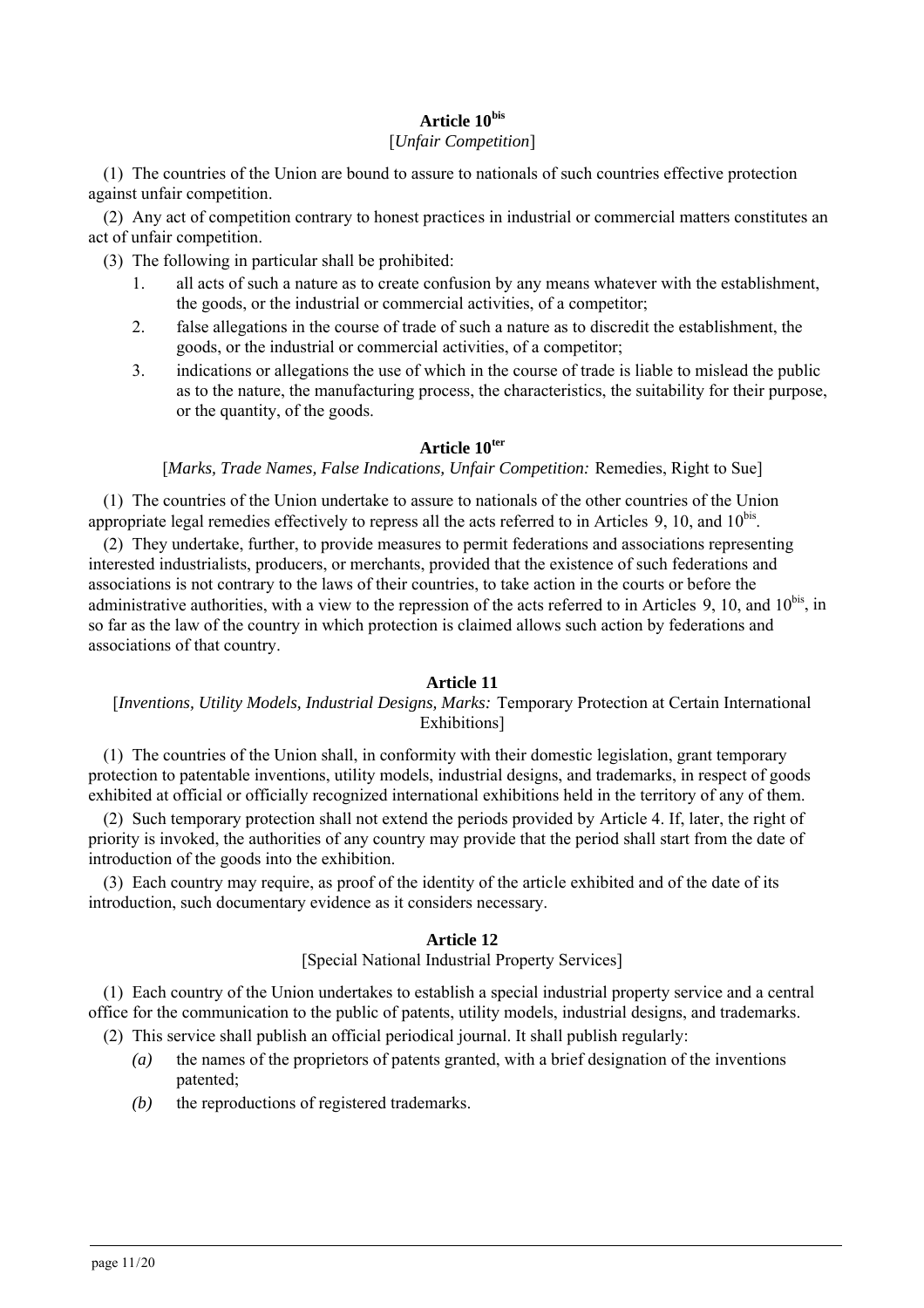## [Assembly of the Union]

(1)

*(a)* The Union shall have an Assembly consisting of those countries of the Union which are bound by Articles 13 to 17.

*(b)* The Government of each country shall be represented by one delegate, who may be assisted by alternate delegates, advisors, and experts.

*(c)* The expenses of each delegation shall be borne by the Government which has appointed it.

(2)

*(a)* The Assembly shall:

- (i) deal with all matters concerning the maintenance and development of the Union and the implementation of this Convention;
- (ii) give directions concerning the preparation for conferences of revision to the International Bureau of Intellectual Property (hereinafter designated as "the International Bureau") referred to in the Convention establishing the World Intellectual Property Organization (hereinafter designated as "the Organization"), due account being taken of any comments made by those countries of the Union which are not hound by Articles 13 to 17;
- (iii) review and approve the reports and activities of the Director General of the Organization concerning the Union, and give him all necessary instructions concerning matters within the competence of the Union;
- (iv) elect the members of the Executive Committee of the Assembly;
- (v) review and approve the reports and activities of its Executive Committee, and give instructions to such Committee;
- (vi) determine the program and adopt the biennial budget of the Union, and approve its final accounts;
- (vii) adopt the financial regulations of the Union;
- (viii) establish such committees of experts and working groups as it deems appropriate to achieve the objectives of the Union;
	- (ix) determine which countries not members of the Union and which intergovernmental and international nongovernmental organizations shall be admitted to its meetings as observers;
	- (x) adopt amendments to Articles 13 to 17;
- (xi) take any other appropriate action designed to further the objectives of the Union;
- (xii) perform such other functions as are appropriate under this Convention;
- (xiii) subject to its acceptance, exercise such rights as are given to it in the Convention establishing the Organization.

*(b)* With respect to matters which are of interest also to other Unions administered by the Organization, the Assembly shall make its decisions after having heard the advice of the Coordination Committee of the Organization.

(3)

*(a)* Subject to the provisions of subparagraph *(b)*, a delegate may represent one country only.

*(b)* Countries of the Union grouped under the terms of a special agreement in a common office possessing for each of them the character of a special national service of industrial property as referred to in Article 12 may be jointly represented during discussions by one of their number.

(4)

*(a)* Each country member of the Assembly shall have one vote.

*(b)* One–half of the countries members of the Assembly shall constitute a quorum.

*(c)* Notwithstanding the provisions of subparagraph *(b)*, if, in any session, the number of countries represented is less than one–half but equal to or more than one–third of the countries members of the Assembly, the Assembly may make decisions but, with the exception of decisions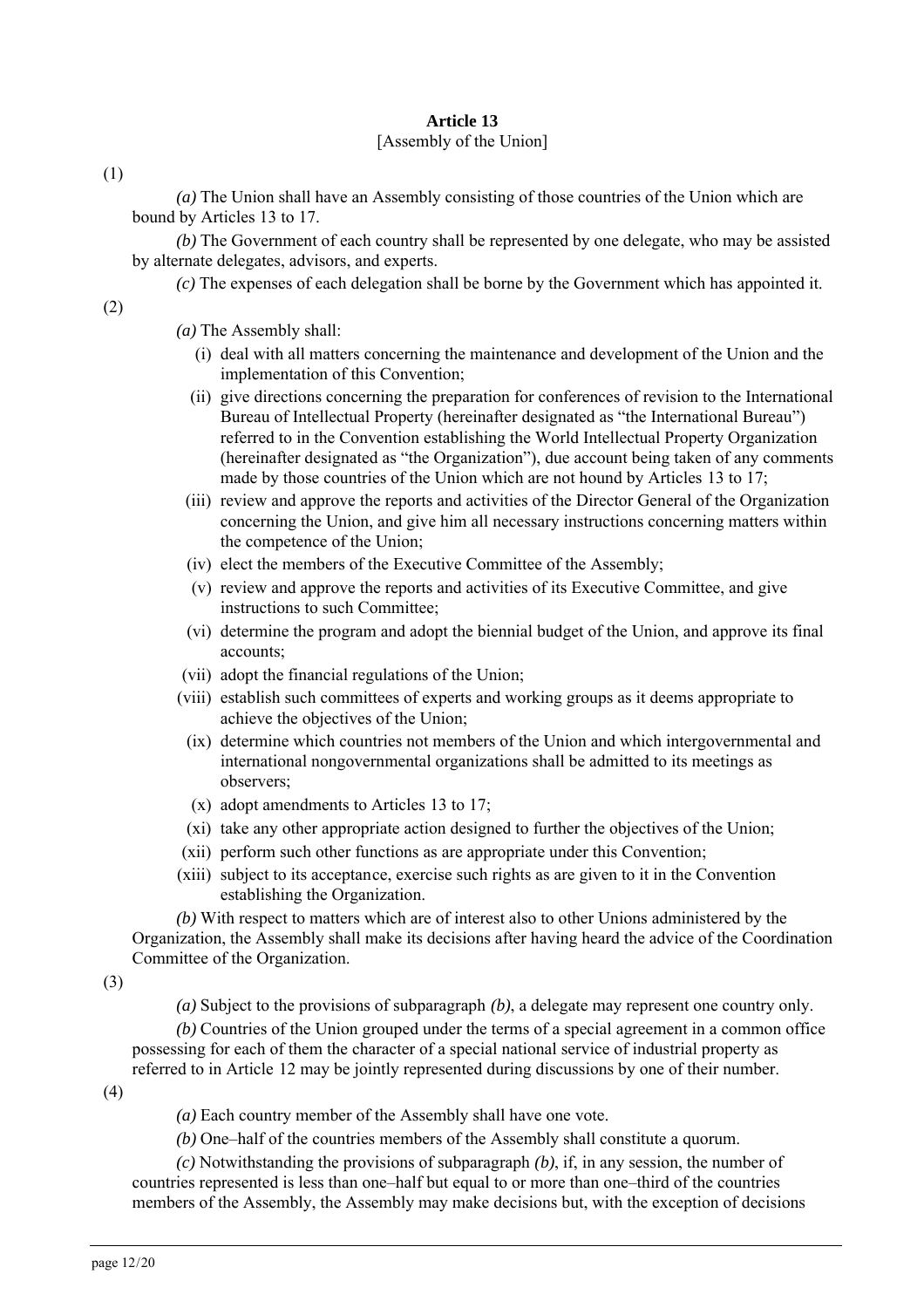concerning its own procedure, all such decisions shall take effect only if the conditions, set forth hereinafter are fulfilled. The International Bureau shall communicate the said decisions to the countries members of the Assembly which were not represented and shall invite them to express in writing their vote or abstention within a period of three months from the date of the communication. If, at the expiration of this period, the number of countries having thus expressed their vote or abstention attains the number of countries which was lacking for attaining the quorum in the session itself, such decisions shall take effect provided that at the same time the required majority still obtains.

*(d)* Subject to the provisions of Article 17(2), the decisions of the Assembly shall require two– thirds of the votes cast.

*(e)* Abstentions shall not be considered as votes.

(5)

*(a)* Subject to the provisions of subparagraph *(b)*, a delegate may vote in the name of one country only.

*(b)* The countries of the Union referred to in paragraph (3)*(b)* shall, as a general rule, endeavor to send their own delegations to the sessions of the Assembly. If, however, for exceptional reasons, any such country cannot send its own delegation, it may give to the delegation of another such country the power to vote in its name, provided that each delegation may vote by proxy for one country only. Such power to vote shall be granted in a document signed by the Head of State or the competent Minister.

(6) Countries of the Union not members of the Assembly shall be admitted to the meetings of the latter as observers.

(7)

*(a)* The Assembly shall meet once in every second calendar year in ordinary session upon convocation by the Director General and, in the absence of exceptional circumstances, during the same period and at the same place as the General Assembly of the Organization.

*(b)* The Assembly shall meet in extraordinary session upon convocation by the Director General, at the request of the Executive Committee or at the request of one–fourth of the countries members of the Assembly.

(8) The Assembly shall adopt its own rules of procedure.

## **Article 14**

## [Executive Committee]

(1) The Assembly shall have an Executive Committee.

(2)

*(a)* The Executive Committee shall consist of countries elected by the Assembly from among countries members of the Assembly. Furthermore, the country on whose territory the Organization has its headquarters shall, subject to the provisions of Article 16(7)*(b)*, have an ex officio seat on the Committee.

*(b)* The Government of each country member of the Executive Committee shall be represented by one delegate, who may be assisted by alternate delegates, advisors, and experts.

*(c)* The expenses of each delegation shall be borne by the Government which has appointed it.

(3) The number of countries members of the Executive Committee shall correspond to one–fourth of the number of countries members of the Assembly. In establishing the number of seats to be filled, remainders after division by four shall be disregarded.

(4) In electing the members of the Executive Committee, the Assembly shall have due regard to an equitable geographical distribution and to the need for countries party to the Special Agreements established in relation with the Union to be among the countries constituting the Executive Committee.

(5)

*(a)* Each member of the Executive Committee shall serve from the close of the session of the Assembly which elected it to the close of the next ordinary session of the Assembly.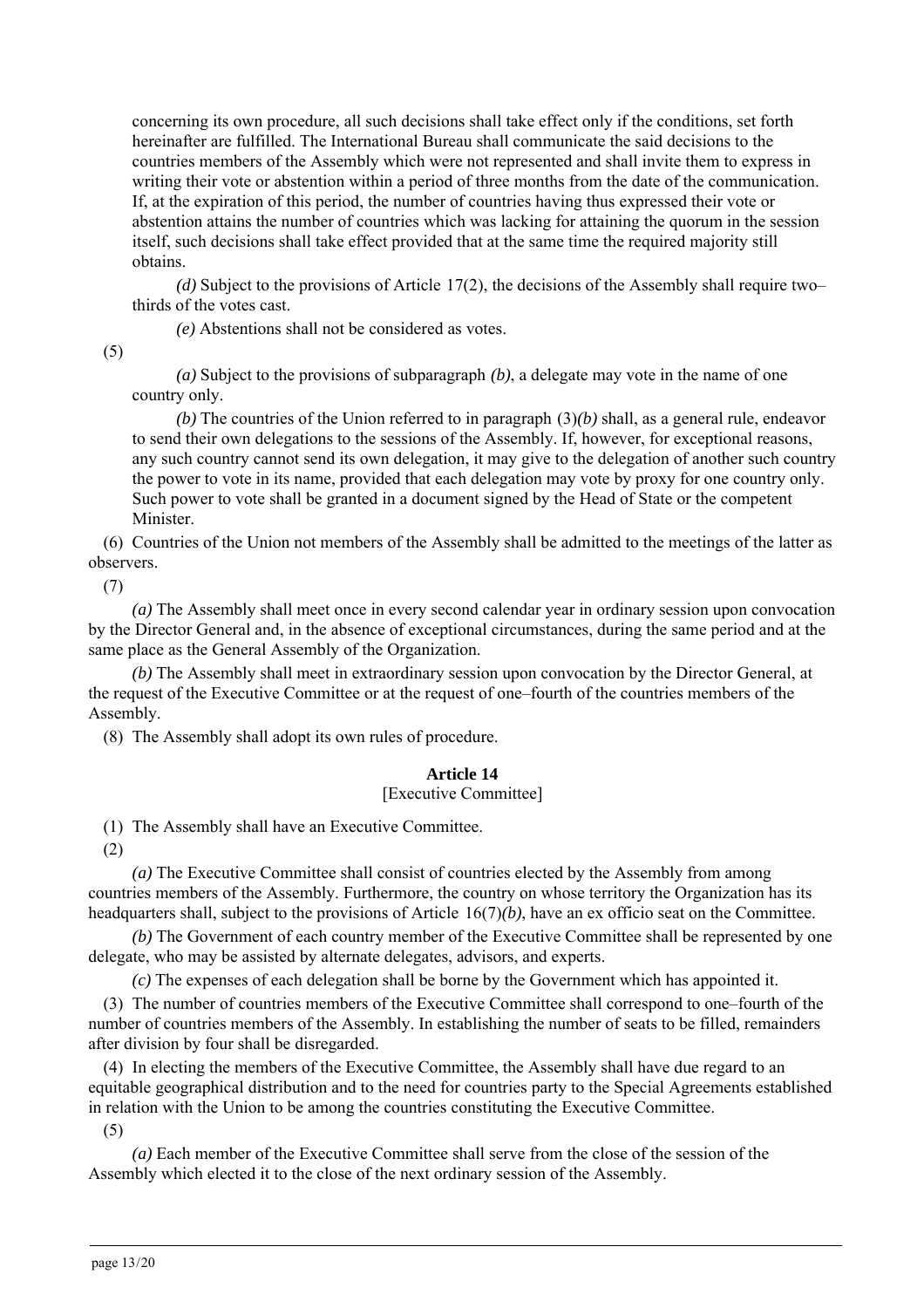*(b)* Members of the Executive Committee may be re–elected, but only up to a maximum of two–thirds of such members.

*(c)* The Assembly shall establish the details of the rules governing the election and possible re– election of the members of the Executive Committee.

(6)

*(a)* The Executive Committee shall:

- (i) prepare the draft agenda of the Assembly;
- (ii) submit proposals to the Assembly in respect of the draft program and biennial budget of the Union prepared by the Director General;
- (iii) *[deleted]*
- (iv) submit, with appropriate comments, to the Assembly the periodical reports of the Director General and the yearly audit reports on the accounts;
- (v) take all necessary measures to ensure the execution of the program of the Union by the Director General, in accordance with the decisions of the Assembly and having regard to circumstances arising between two ordinary sessions of the Assembly;
- (vi) perform such other functions as are allocated to it under this Convention.

*(b)* With respect to matters which are of interest also to other Unions administered by the Organization, the Executive Committee shall make its decisions after having heard the advice of the Coordination Committee of the Organization.

(7)

*(a)* The Executive Committee shall meet once a year in ordinary session upon convocation by the Director General, preferably during the same period and at the same place as the Coordination Committee of the Organization.

*(b)* The Executive Committee shall meet in extraordinary session upon convocation by the Director General, either on his own initiative, or at the request of its Chairman or one–fourth of its members.

(8)

*(a)* Each country member of the Executive Committee shall have one vote.

*(b)* One–half of the members of the Executive Committee shall constitute a quorum.

*(c)* Decisions shall be made by a simple majority of the votes cast.

*(d)* Abstentions shall not be considered as votes.

*(e)* A delegate may represent, and vote in the name of, one country only.

(9) Countries of the Union not members of the Executive Committee shall be admitted to its meetings as observers.

(10) The Executive Committee shall adopt its own rules of procedure.

## **Article 15**

## [International Bureau]

(1)

*(a)* Administrative tasks concerning the Union shall be performed by the International Bureau, which is a continuation of the Bureau of the Union united with the Bureau of the Union established by the International Convention for the Protection of Literary and Artistic Works.

*(b)* In particular, the International Bureau shall provide the secretariat of the various organs of the Union.

*(c)* The Director General of the Organization shall be the chief executive of the Union and shall represent the Union.

(2) The International Bureau shall assemble and publish information concerning the protection of industrial property. Each country of the Union shall promptly communicate to the International Bureau all new laws and official texts concerning the protection of industrial property. Furthermore, it shall furnish the International Bureau with all the publications of its industrial property service of direct concern to the protection of industrial property which the International Bureau may find useful in its work.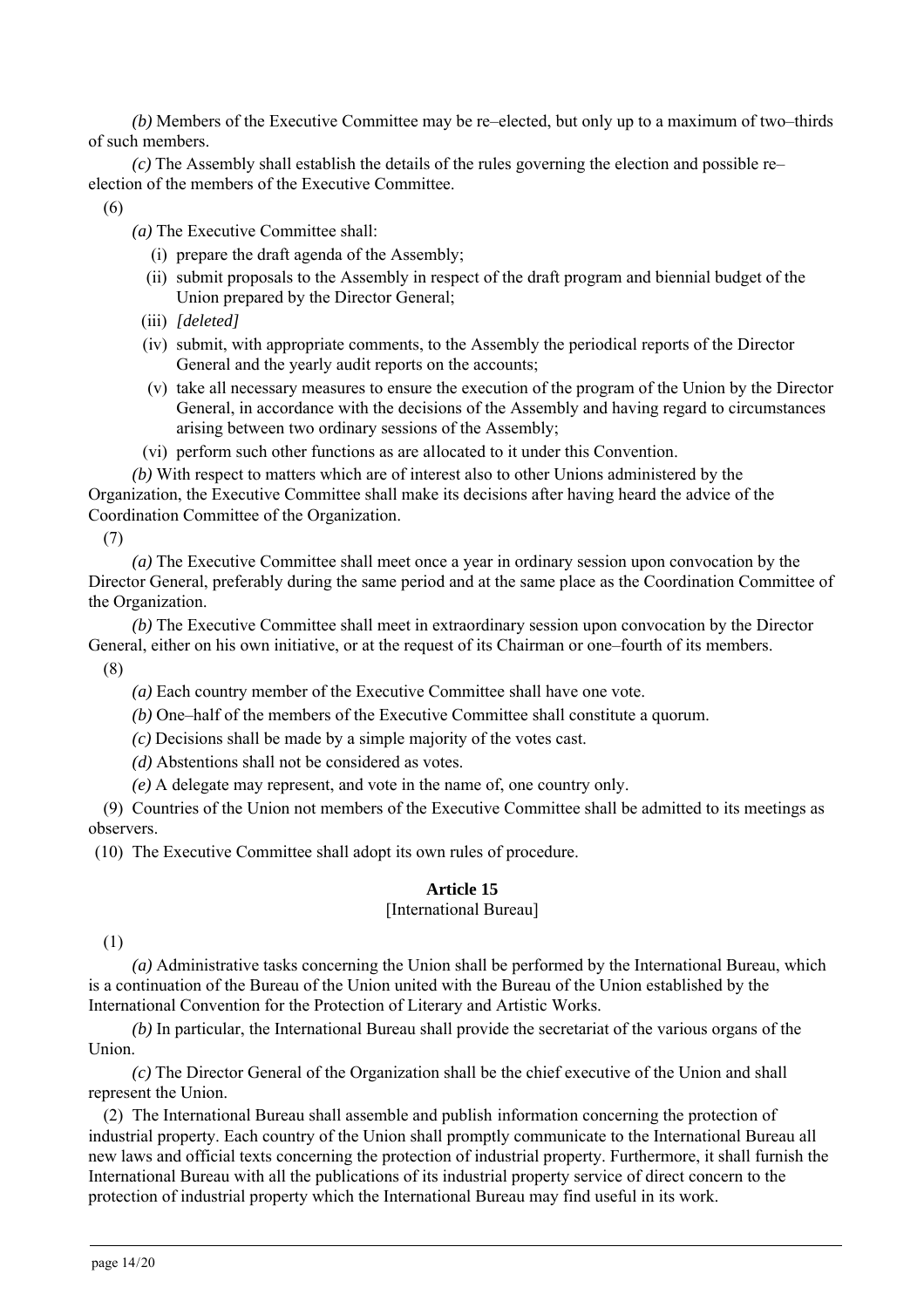(3) The International Bureau shall publish a monthly periodical.

(4) The International Bureau shall, on request, furnish any country of the Union with information on matters concerning the protection of industrial property.

(5) The International Bureau shall conduct Studies, and shall provide services, designed to facilitate the protection of industrial property.

(6) The Director General and any staff member designated by him shall participate, without the right to vote, in all meetings of the Assembly, the Executive Committee, and any other committee of experts or working group. The Director General, or a staff member designated by him, shall be ex officio secretary of these bodies.

(7)

*(a)* The International Bureau shall, in accordance with the directions of the Assembly and in cooperation with the Executive Committee, make the preparations for the conferences of revision of the provisions of the Convention other than Articles 13 to 17.

*(b)* The International Bureau may consult with intergovernmental and international non–governmental organizations concerning preparations for conferences of revision.

*(c)* The Director General and persons designated by him shall take part, without the right to vote, in the discussions at these conferences.

(8) The International Bureau shall carry out any other tasks assigned to it.

## **Article 16**

#### [Finances]

(1)

*(a)* The Union shall have a budget.

*(b)* The budget of the Union shall include the income and expenses proper to the Union, its contribution to the budget of expenses common to the Unions, and, where applicable, the sum made available to the budget of the Conference of the Organization.

*(c)* Expenses not attributable exclusively to the Union but also to one or more other Unions administered by the Organization shall be considered as expenses common to the Unions. The share of the Union in such common expenses shall be in proportion to the interest the Union has in them.

(2) The budget of the Union shall be established with due regard to the requirements of coordination with the budgets of the other Unions administered by the Organization.

(3) The budget of the Union shall be financed from the following sources:

- (i) contributions of the countries of the Union;
- (ii) fees and charges due for services rendered by the International Bureau in relation to the Union;
- (iii) sale of, or royalties on, the publications of the International Bureau concerning the Union;
- (iv) gifts, bequests, and subventions;
- (v) rents, interests, and other miscellaneous income.

(4)

*(a)* For the purpose of establishing its contribution towards the budget, each country of the Union shall belong to a class, and shall pay its annual contributions on the basis of a number of units fixed as follows:

| Class I     | 25           |
|-------------|--------------|
|             | 20           |
| $Class III$ | 15           |
| $Class IV$  | 10           |
| $Class V$   | 5            |
| Class VI    | 3            |
| $Class VII$ | $\mathbf{1}$ |
|             |              |

*(b)* Unless it has already done so, each country shall indicate, concurrently with depositing its instrument of ratification or accession, the class to which it wishes to belong. Any country may change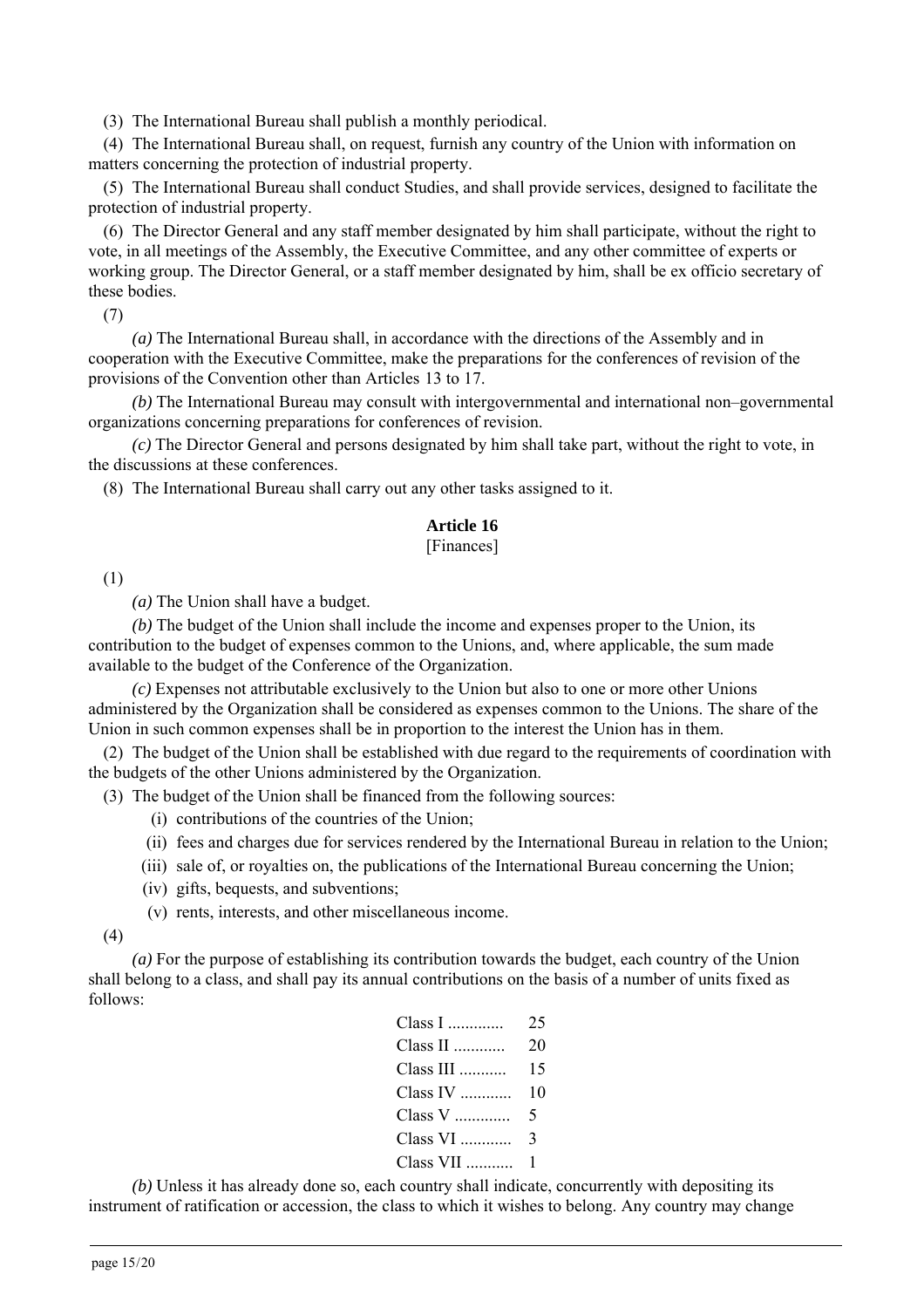class. If it chooses a lower class, the country must announce such change to the Assembly at one of its ordinary sessions. Any such change shall take effect at the beginning of the calendar year following the said session.

*(c)* The annual contribution of each country shall be an amount in the same proportion to the total sum to be contributed to the budget of the Union by all countries as the number of its units is to the total of the units of all contributing countries.

*(d)* Contributions shall become due on the first of January of each year.

*(e)* A country which is in arrears in the payment of its contributions may not exercise its right to vote in any of the organs of the Union of which it is a member if the amount of its arrears equals or exceeds the amount of the contributions due from it for the preceding two full years. However, any organ of the Union may allow such a country to continue to exercise its right to vote in that organ if, and as long as, it is satisfied that the delay in payment is due to exceptional and unavoidable circumstances.

*(f)* If the budget is not adopted before the beginning of a new financial period, it shall be at the same level as the budget of the previous year, as provided in the financial regulations.

(5) The amount of the fees and charges due for services rendered by the International Bureau in relation to the Union shall be established, and shall be reported to the Assembly and the Executive Committee, by the Director General.

 $(6)$ 

*(a)* The Union shall have a working capital fund which shall be constituted by a single payment made by each country of the Union. If the fund becomes insufficient, the Assembly shall decide to increase it.

*(b)* The amount of the initial payment of each country to the said fund or of its participation in the increase thereof shall be a proportion of the contribution of that country for the year in which the fund is established or the decision to increase it is made.

*(c)* The proportion and the terms of payment shall be fixed by the Assembly on the proposal of the Director General and after it has heard the advice of the Coordination Committee of the Organization.

(7)

*(a)* In the headquarters agreement concluded with the country on the territory of which the Organization has its headquarters, it shall be provided that, whenever the working capital fund is insufficient, such country shall grant advances. The amount of these advances and the conditions on which they are granted shall be the subject of separate agreements, in each case, between such country and the Organization. As long as it remains under the obligation to grant advances, such country shall have an ex officio seat on the Executive Committee.

*(b)* The country referred to in subparagraph *(a)* and the Organization shall each have the right to denounce the obligation to grant advances, by written notification. Denunciation shall take effect three years after the end of the year in which it has been notified.

(8) The auditing of the accounts shall be effected by one or more of the countries of the Union or by external auditors, as provided in the financial regulations. They shall be designated, with their agreement, by the Assembly.

#### **Article 17**

## [Amendment of Articles 13 to 17]

(1) Proposals for the amendment of Articles 13, 14, 15, 16, and the present Article, may be initiated by any country member of the Assembly, by the Executive Committee, or by the Director General. Such proposals shall be communicated by the Director General to the member countries of the Assembly at least six months in advance of their consideration by the Assembly.

(2) Amendments to the Articles referred to in paragraph (1) shall be adopted by the Assembly. Adoption shall require three–fourths of the votes cast, provided that any amendment to Article 13, and to the present paragraph, shall require four–fifths of the votes cast.

(3) Any amendment to the Articles referred to in paragraph (1) shall enter into force one month after written notifications of acceptance, effected in accordance with their respective constitutional processes, have been received by the Director General from three–fourths of the countries members of the Assembly at the time it adopted the amendment. Any amendment to the said Articles thus accepted shall bind all the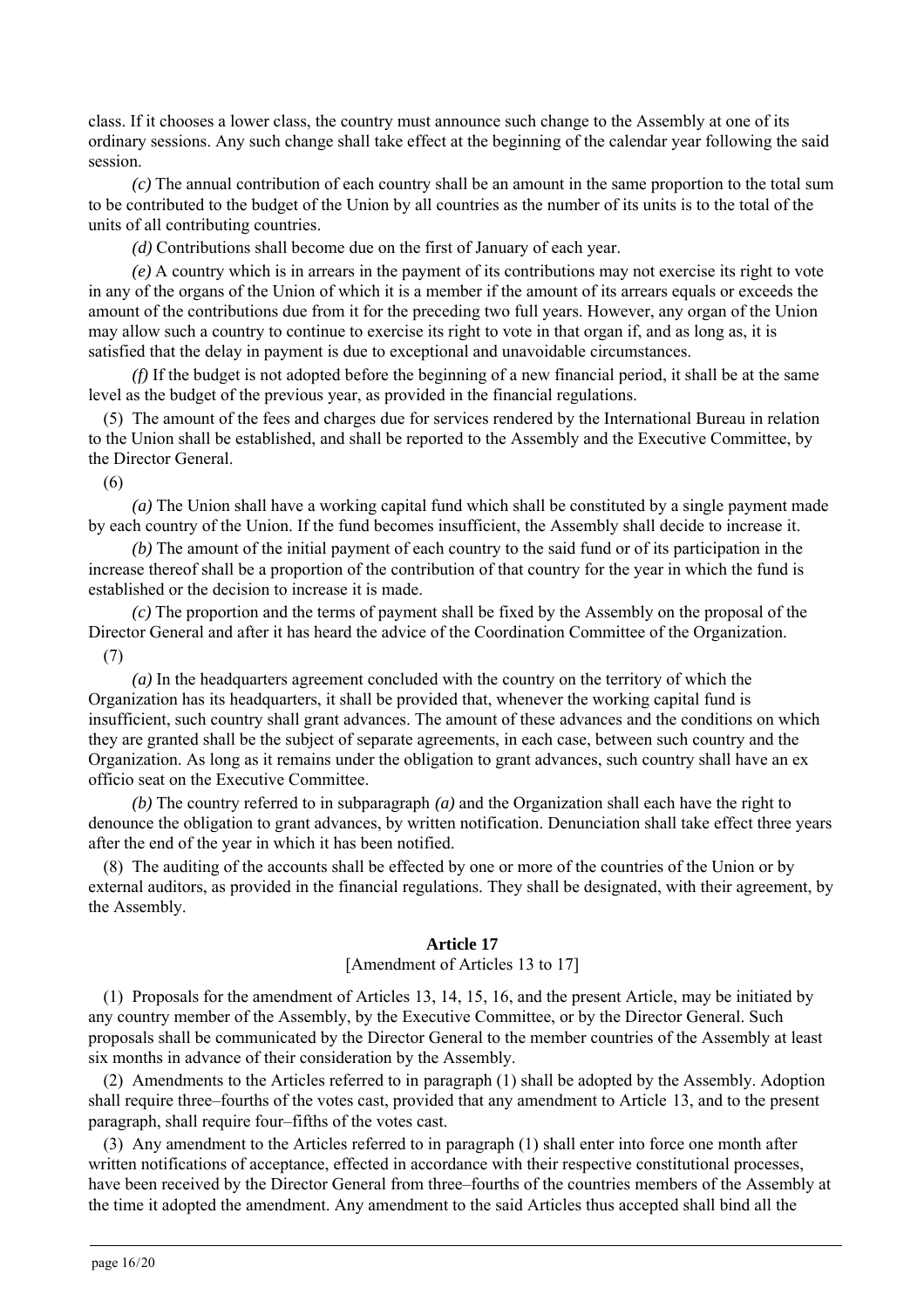countries which are members of the Assembly at the time the amendment enters into force, or which become members thereof at a subsequent date, provided that any amendment increasing the financial obligations of countries of the Union shall bind only those countries which have notified their acceptance of such amendment.

#### **Article 18**

#### [Revision of Articles 1 to 12 and 18 to 30]

(1) This Convention shall be submitted to revision with a view to the introduction of amendments designed to improve the system of the Union.

(2) For that purpose, conferences shall be held successively in one of the countries of the Union among the delegates of the said countries.

(3) Amendments to Articles 13 to 17 are governed by the provisions of Article 17.

#### **Article 19**

## [Special Agreements]

It is understood that the countries of the Union reserve the right to make separately between themselves special agreements for the protection of industrial property, in so far as these agreements do not contravene the provisions of this Convention.

#### **Article 20**

[Ratification or Accession by Countries of the Union; Entry Into Force]

(1)

*(a)* Any country of the Union which has signed this Act may ratify it, and, if it has not signed it, may accede to it. Instruments of ratification and accession shall be deposited with the Director General.

*(b)* Any country of the Union may declare in its instrument of ratification or accession that its ratification or accession shall not apply:

(i) to Articles 1 to 12, or

(ii) to Articles 13 to 17.

*(c)* Any country of the Union which, in accordance with subparagraph *(b)*, has excluded from the effects of its ratification or accession one of the two groups of Articles referred to in that subparagraph may at any later time declare that it extends the effects of its ratification or accession to that group of Articles. Such declaration shall be deposited with the Director General.

(2)

*(a)* Articles 1 to 12 shall enter into force, with respect to the first ten countries of the Union which have deposited instruments of ratification or accession without making the declaration permitted under paragraph  $(1)(b)(i)$ , three months after the deposit of the tenth such instrument of ratification or accession.

*(b)* Articles 13 to 17 shall enter into force, with respect to the first ten countries of the Union which have deposited instruments of ratification or accession without making the declaration permitted under paragraph  $(1)/b$ *(ii)*, three months after the deposit of the tenth such instrument of ratification or accession.

*(c)* Subject to the initial entry into force, pursuant to the provisions of subparagraphs *(a)* and *(b)*, of each of the two groups of Articles referred to in paragraph (1)*(b)*(i) and (ii), and subject to the provisions of paragraph (1)*(b)*, Articles 1 to 17 shall, with respect to any country of the Union, other than those referred to in subparagraphs *(a)* and *(b)*, which deposits an instrument of ratification or accession or any country of the Union which deposits a declaration pursuant to paragraph  $(1)(c)$ , enter into force three months after the date of notification by the Director General of such deposit, unless a subsequent date has been indicated in the instrument or declaration deposited. In the latter case, this Act shall enter into force with respect to that country on the date thus indicated.

(3) With respect to any country of the Union which deposits an instrument of ratification or accession, Articles 18 to 30 shall enter into force on the earlier of the dates on which any of the groups of Articles referred to in paragraph (1)*(b)* enters into force with respect to that country pursuant to paragraph (2)*(a)*, *(b)*, or *(c)*.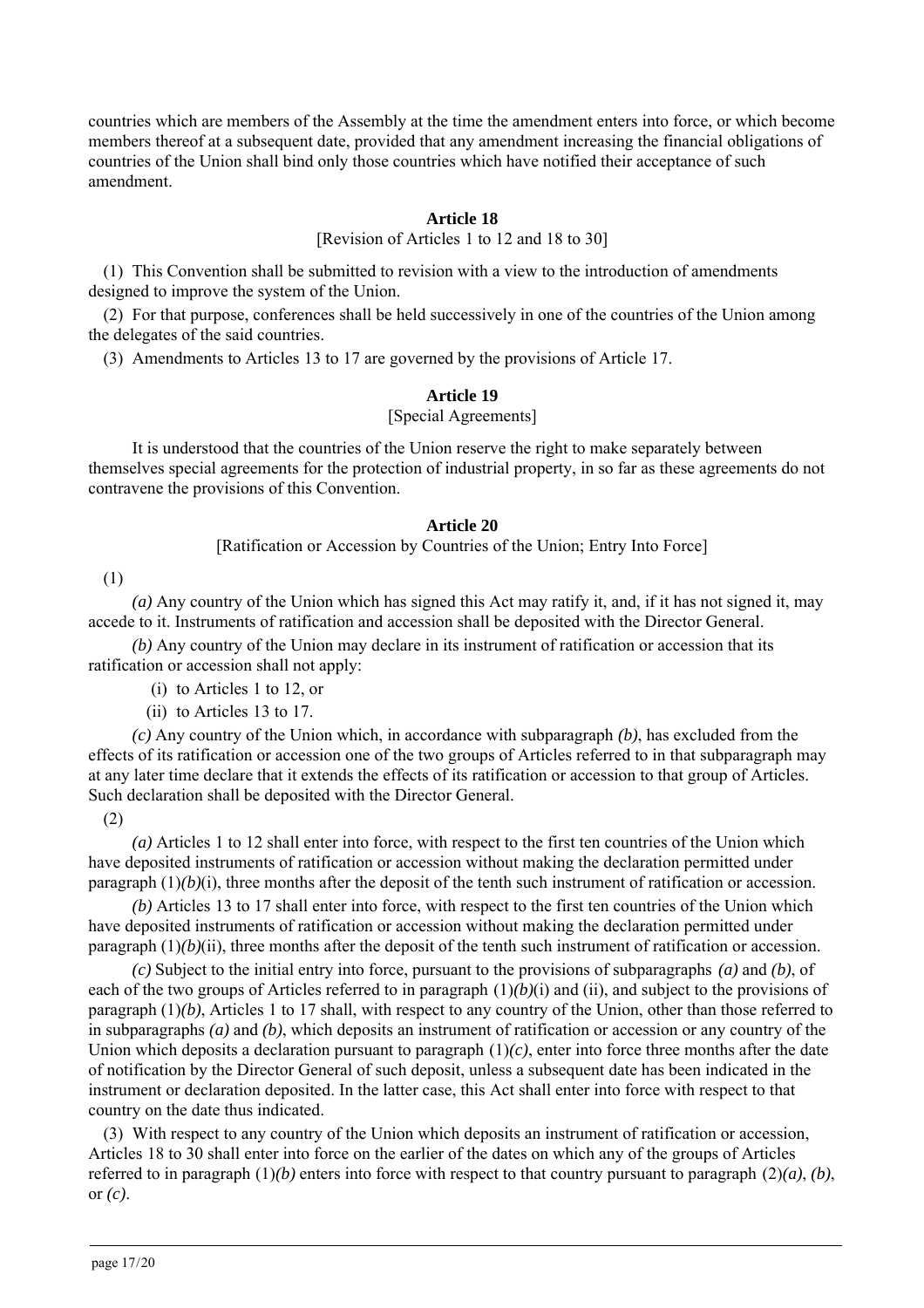## [Accession by Countries Outside the Union; Entry Into Force]

(1) Any country outside the Union may accede to this Act and thereby become a member of the Union. Instruments of accession shall be deposited with the Director General.

(2)

*(a)* With respect to any country outside the Union which deposits its instrument of accession one month or more before the date of entry into force of any provisions of the present Act, this Act shall enter into force, unless a subsequent date has been indicated in the instrument of accession, on the date upon which provisions first enter into force pursuant to Article 20(2)*(a)* or *(b)*; provided that:

- (i) if Articles 1 to 12 do not enter into force on that date, such country shall, during the interim period before the entry into force of such provisions, and in substitution therefor, be bound by Articles 1 to 12 of the Lisbon Act,
- (ii) if Articles 13 to 17 do not enter into force on that date, such country shall, during the interim period before the entry into force of such provisions, and in substitution therefor, be bound by Articles 13 and  $14(3)$ ,  $(4)$ , and  $(5)$ , of the Lisbon Act.

If a country indicates a subsequent date in its instrument of accession, this Act shall enter into force with respect to that country on the date thus indicated.

*(b)* With respect to any country outside the Union which deposits its instrument of accession on a date which is subsequent to, or precedes by less than one month, the entry into force of one group of Articles of the present Act, this Act shall, subject to the proviso of subparagraph *(a)*, enter into force three months after the date on which its accession has been notified by the Director General, unless a subsequent date has been indicated in the instrument of accession. In the latter case, this Act shall enter into force with respect to that country on the date thus indicated.

(3) With respect to any country outside the Union which deposits its instrument of accession after the date of entry into force of the present Act in its entirety, or less than one month before such date, this Act shall enter into force three months after the date on which its accession has been notified by the Director General, unless a subsequent date has been indicated in the instrument of accession. In the latter case, this Act shall enter into force with respect to that country on the date thus indicated.

#### **Article 22**

## [Consequences of Ratification or Accession]

Subject to the possibilities of exceptions provided for in Articles 20(1)*(b)* and 28(2), ratification or accession shall automatically entail acceptance of all the clauses and admission to all the advantages of this Act.

#### **Article 23**

#### [Accession to Earlier Acts]

After the entry into force of this Act in its entirety, a country may not accede to earlier Acts of this Convention.

## **Article 24**

## [Territories]

(1) Any country may declare in its instrument of ratification or accession, or may inform the Director General by written notification any time thereafter, that this Convention shall be applicable to all or part of those territories, designated in the declaration or notification, for the external relations of which it is responsible.

(2) Any country which has made such a declaration or given such a notification may, at any time, notify the Director General that this Convention shall cease to be applicable to all or part of such territories.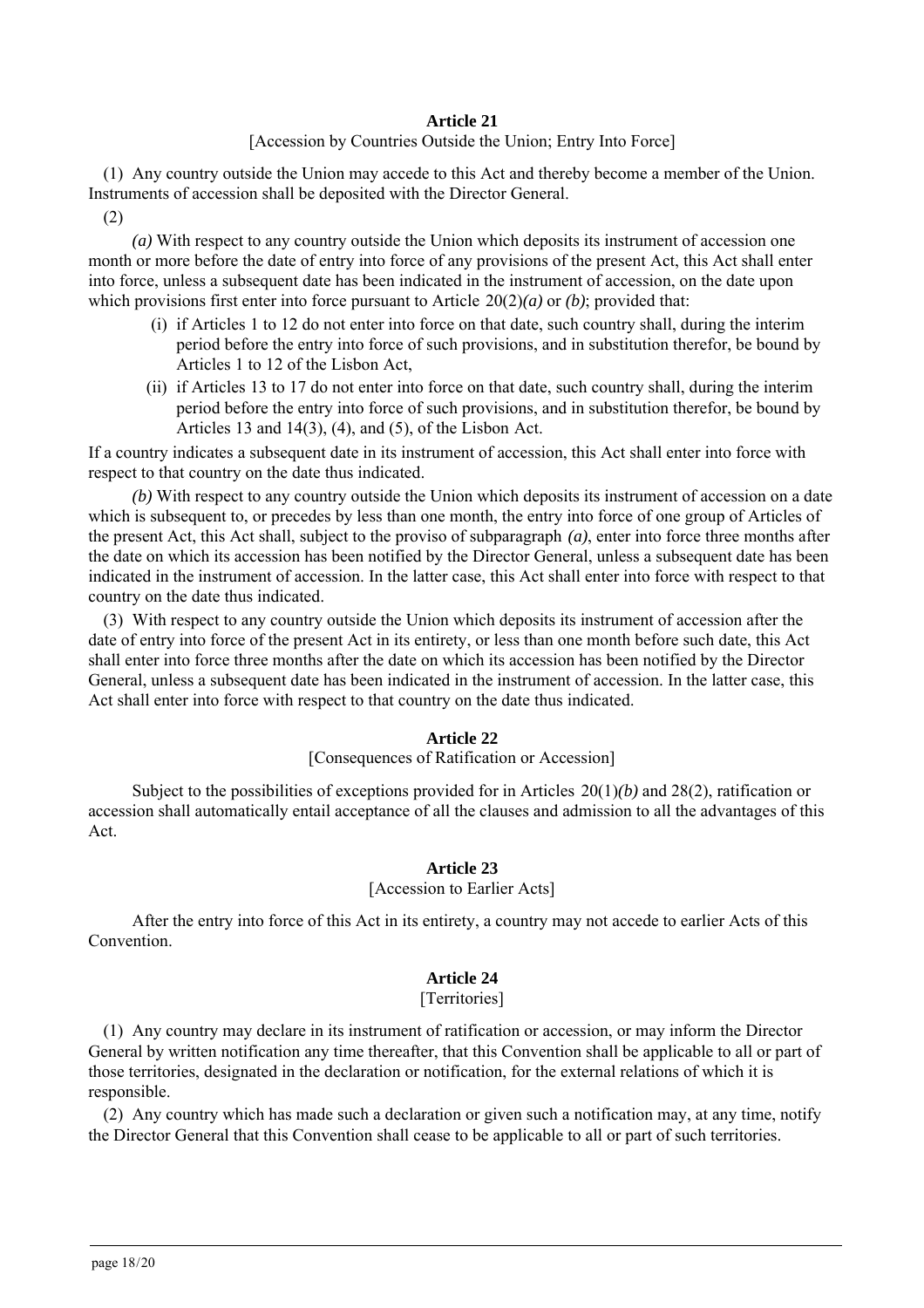(3)

*(a)* Any declaration made under paragraph (1) shall take effect on the same date as the ratification or accession in the instrument of which it was included, and any notification given under such paragraph shall take effect three months after its notification by the Director General.

*(b)* Any notification given under paragraph (2) shall take effect twelve months after its receipt by the Director General.

#### **Article 25**

## [Implementation of the Convention on the Domestic Level]

(1) Any country party to this Convention undertakes to adopt, in accordance with its constitution, the measures necessary to ensure the application of this Convention.

(2) It is understood that, at the time a country deposits its instrument of ratification or accession, it will be in a position under its domestic law to give effect to the provisions of this Convention.

## **Article 26**

## [Denunciation]

(1) This Convention shall remain in force without limitation as to time.

(2) Any country may denounce this Act by notification addressed to the Director General. Such denunciation shall constitute also denunciation of all earlier Acts and shall affect only the country making it, the Convention remaining in full force and effect as regards the other countries of the Union.

(3) Denunciation shall take effect one year after the day on which the Director General has received the notification.

(4) The right of denunciation provided by this Article shall not be exercised by any country before the expiration of five years from the date upon which it becomes a member of the Union.

## **Article 27**

## [Application of Earlier Acts]

(1) The present Act shall, as regards the relations between the countries to which it applies, and to the extent that it applies, replace the Convention of Paris of March 20, 1883 and the subsequent Acts of revision.

(2)

*(a)* As regards the countries to which the present Act does not apply, or does not apply in its entirety, but to which the Lisbon Act of October 31, 1958, applies, the latter shall remain in force in its entirety or to the extent that the present Act does not replace it by virtue of paragraph (1).

*(b)* Similarly, as regards the countries to which neither the present Act, nor portions thereof, nor the Lisbon Act applies, the London Act of June 2, 1934, shall remain in force in its entirety or to the extent that the present Act does not replace it by virtue of paragraph (1).

*(c)* Similarly, as regards the countries to which neither the present Act, nor portions thereof, nor the Lisbon Act, nor the London Act applies, the Hague Act of November 6, 1925, shall remain in force in its entirety or to the extent that the present Act does not replace it by virtue of paragraph (1).

(3) Countries outside the Union which become party to this Act shall apply it with respect to any country of the Union not party to this Act or which, although party to this Act, has made a declaration pursuant to Article  $20(1)(b)(i)$ . Such countries recognize that the said country of the Union may apply, in its relations with them, the provisions of the most recent Act to which it is party.

## **Article 28**

## [Disputes]

(1) Any dispute between two or more countries of the Union concerning the interpretation or application of this Convention, not settled by negotiation, may, by any one of the countries concerned, he brought before the International Court of Justice by application in conformity with the Statute of the Court, unless the countries concerned agree on some other method of settlement. The country bringing the dispute before